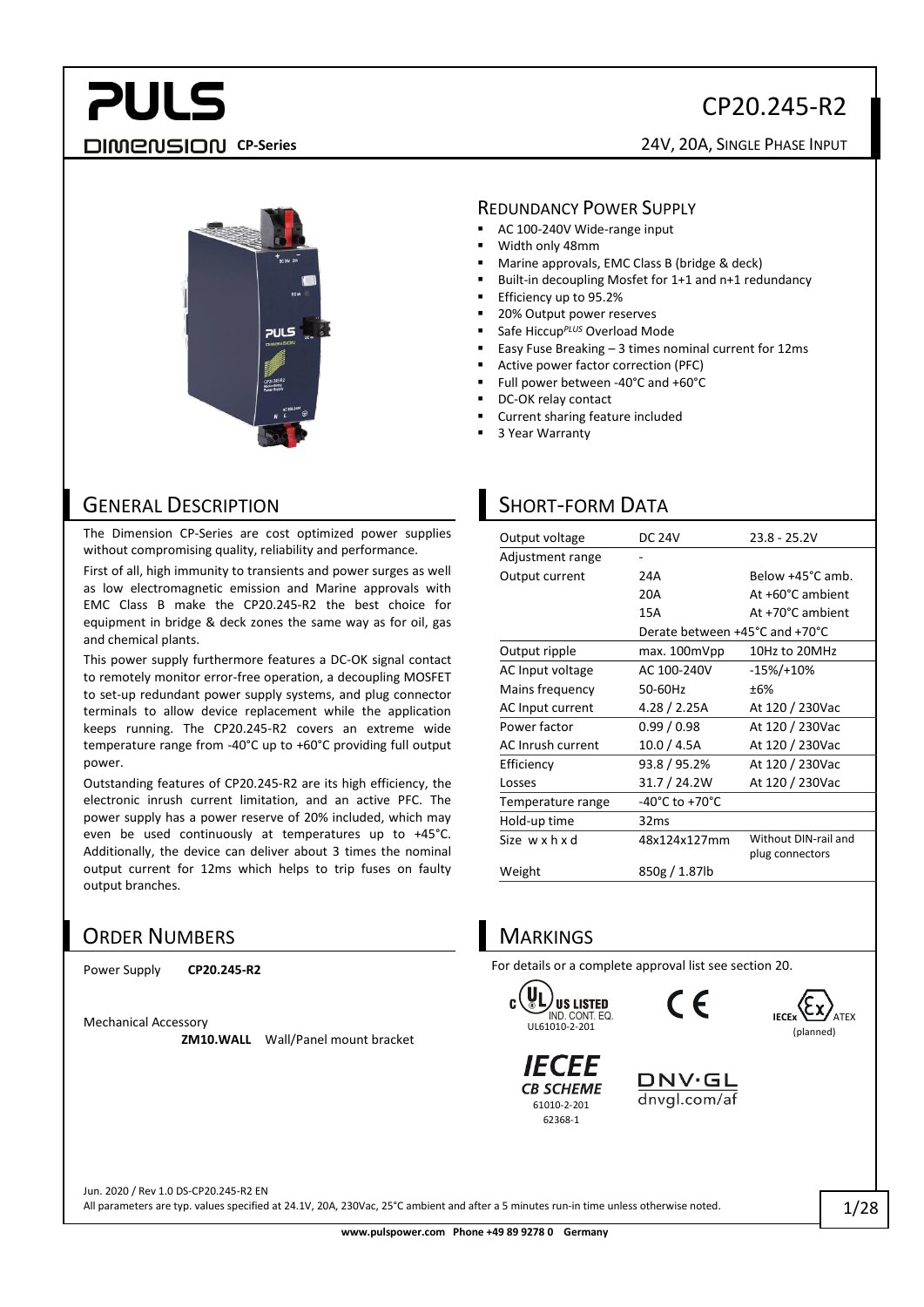### CP20.245-R2

**CP-Series CP-Series** 24V, 20A, SINGLE PHASE INPUT

#### INDEX

|                 |                                               | ٢dg |
|-----------------|-----------------------------------------------|-----|
| 1.              |                                               |     |
| 2.              |                                               |     |
| 3.              |                                               |     |
| 4.              |                                               |     |
| 5.              |                                               |     |
| 6.              |                                               |     |
| 7.              |                                               |     |
| 8.              |                                               |     |
| 9.              |                                               |     |
| 10.             | Lifetime Expectancy and MTBF  10              |     |
| 11.             |                                               |     |
|                 |                                               |     |
| 13.             | Replacing Units while the System is Running12 |     |
| 14              |                                               |     |
| 15.             |                                               |     |
| 16.             |                                               |     |
| 17 <sub>1</sub> |                                               |     |
| 18.             |                                               |     |
|                 |                                               |     |

| Page  |        |                                                   | Page |
|-------|--------|---------------------------------------------------|------|
| . . 3 |        |                                                   |      |
| . 3   |        | 21. RoHS, REACH and Other Fulfilled Standards  19 |      |
| . 4   |        | 22. Physical Dimensions and Weight  20            |      |
| . 5   |        |                                                   |      |
| 5     |        | 23.1. ZM10.WALL - Wall/Panel Mount Bracket 21     |      |
| 6     |        |                                                   |      |
| 7     | 24.1.  |                                                   |      |
| . . 8 | 24.2.  |                                                   |      |
| 9     | 24.3.  |                                                   |      |
| . 10  | 24.4.  |                                                   |      |
| . 10  | 24.5.  |                                                   |      |
| . 11  | 24.6.  |                                                   |      |
| . 12  | 24.7.  | Parallel Use to Increase Output Power 25          |      |
| . 13  | 24.8.  | Parallel Use for Redundancy  26                   |      |
| . 14  | 24.9.  | Inductive and Capacitive Loads  27                |      |
| . 15  | 24.10. | Operation on Two Phases  27                       |      |
| . 16  |        |                                                   |      |
| . 16  |        |                                                   |      |
|       |        |                                                   |      |

The information given in this document is correct to the best of our knowledge and experience at the time of publication. If not expressly agreed otherwise, this information does not represent a warranty in the legal sense of the word. As the state of our knowledge and experience is constantly changing, the information in this data sheet is subject to revision. We therefore kindly ask you to always use the latest issue of this document.

No part of this document may be reproduced or utilized in any form without our prior permission in writing.

#### TERMINOLOGY AND ABREVIATIONS

| PE and $\bigoplus$ symbol | PE is the abbreviation for Protective Earth and has the same meaning as the symbol $\bigoplus$ .                                                                                                                                      |
|---------------------------|---------------------------------------------------------------------------------------------------------------------------------------------------------------------------------------------------------------------------------------|
| Earth, Ground             | This document uses the term "earth" which is the same as the U.S. term "ground".                                                                                                                                                      |
| <b>T.B.D.</b>             | To be defined, value or description will follow later.                                                                                                                                                                                |
| <b>AC 230V</b>            | A figure displayed with the AC or DC before the value represents a nominal voltage with standard tolerances<br>(usually ±15%) included.<br>E.g.: DC 12V describes a 12V battery disregarding whether it is full (13.7V) or flat (10V) |
| <b>230Vac</b>             | A figure with the unit (Vac) at the end is a momentary figure without any additional tolerances included.                                                                                                                             |
| 50Hz vs. 60Hz             | As long as not otherwise stated, AC 230V parameters are valid at 50Hz mains frequency.                                                                                                                                                |
| may                       | A key word indicating flexibility of choice with no implied preference.                                                                                                                                                               |
| shall                     | A key word indicating a mandatory requirement.                                                                                                                                                                                        |
| should                    | A key word indicating flexibility of choice with a strongly preferred implementation.                                                                                                                                                 |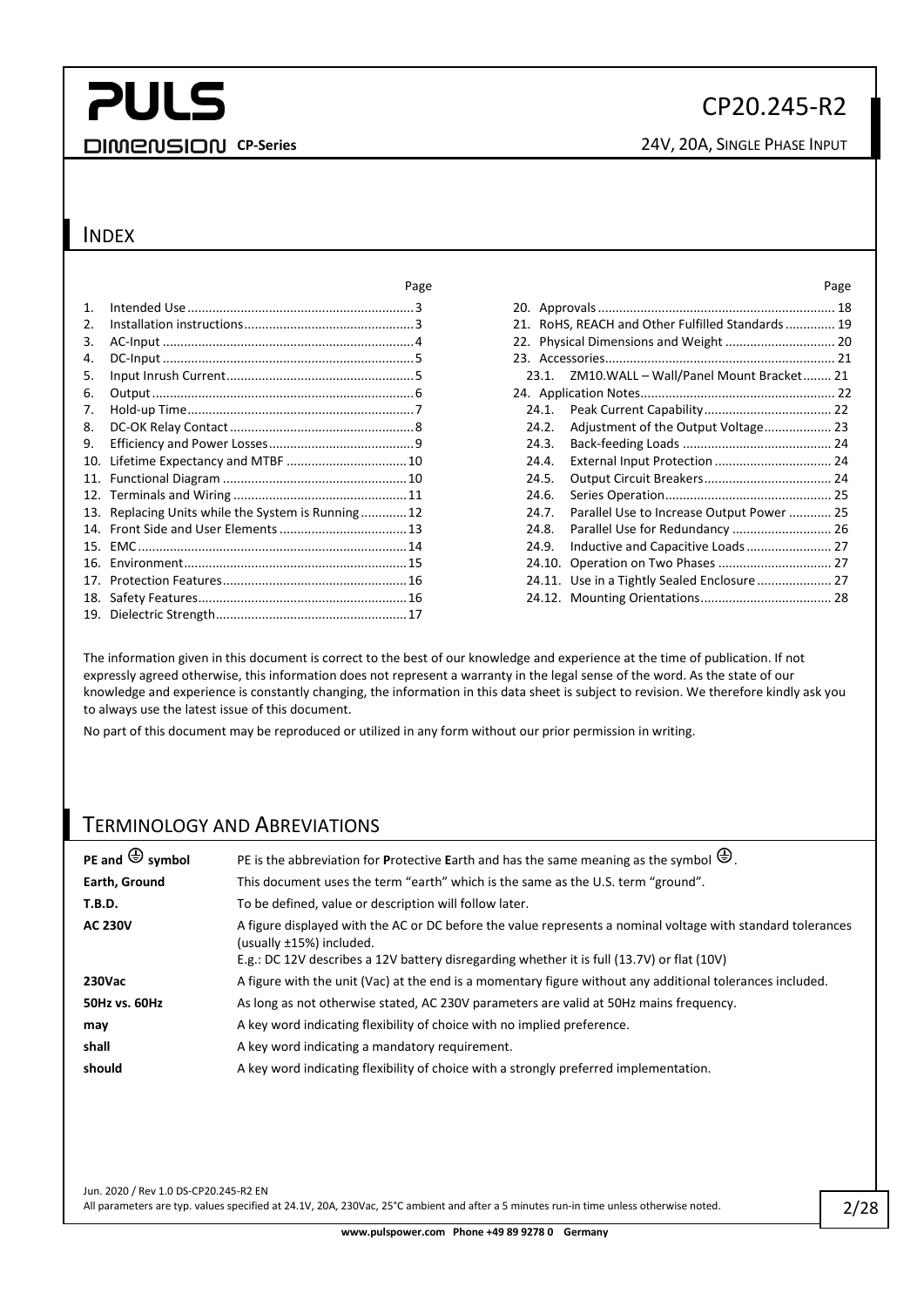#### CP20.245-R2

**CP-Series CP-Series** 24V, 20A, SINGLE PHASE INPUT

#### <span id="page-2-0"></span>1. INTENDED USE

This device is designed for installation in an enclosure and is intended for the general professional use such as in industrial control, office, communication, and instrumentation equipment.

Do not use this device in equipment, where malfunctioning may cause severe personal injury or threaten human life without additional appropriate safety devices that are suited for the end-application.

If this device is used in a manner outside of its specification, the protection provided by the device may be impaired.

#### <span id="page-2-1"></span>2. INSTALLATION INSTRUCTIONS

WARNING Risk of electrical shock, fire, personal injury or death.

- Turn input power off before working on the device. Protect against inadvertent re-powering.
- Make sure that the wiring is correct by following all local and national codes.
- Do not modify or repair the unit.
- Do not open the unit as high voltages are present inside.
- Use caution to prevent any foreign objects from entering the housing.
- Do not use in wet locations or in areas where moisture or condensation can be expected.
- Do not touch during power-on, and immediately after power-off. Hot surfaces may cause burns.

#### **Obey the following installation instructions:**

This device may only be installed and put into operation by qualified personnel.

This device does not contain serviceable parts. The tripping of an internal fuse is caused by an internal defect.

If damage or malfunction should occur during installation or operation, immediately turn power off and send unit to the factory for inspection.

Install the device in an enclosure providing protection against electrical, mechanical and fire hazards.

Install the device onto a DIN-rail according to EN 60715 with the input terminals on the bottom of the device. Other mounting orientations require a reduction in output current.

Make sure that the wiring is correct by following all local and national codes. Use appropriate copper cables that are designed for a minimum operating temperature of 60°C for ambient temperatures up to +45°C, 75°C for ambient temperatures up to +60°C and 90°C for ambient temperatures up to +70°C. Ensure that all strands of a stranded wire enter the terminal connection. Unused screw terminals should be securely tightened.

The device is designed for pollution degree 2 areas in controlled environments. No condensation or frost is allowed.

The enclosure of the device provides a degree of ingress protection of IP20. The housing does not provide protection against spilled liquids.

The isolation of the device is designed to withstand impulse voltages of overvoltage category III according to IEC 61010-2-201.

The device is designed as "Class of Protection I" equipment according to IEC 61140. Do not use without a proper PE (Protective Earth) connection.

The device is suitable to be supplied from TN, TT or IT mains networks. The continuous voltage between the input terminals and the PE potential must not exceed 300Vac.

The input can also be powered from a battery or a similar DC source. The continuous voltage between the supply voltage and the PE/ground potential must not exceed 375Vdc.

A disconnecting means shall be provided for the input of the device.

The device is designed for convection cooling and does not require an external fan. Do not obstruct airflow and do not cover ventilation grid! The device is designed for altitudes up to 6000m (19685ft). Above 2000m (6560ft) a reduction in output current and over voltage category is required.

Keep the following minimum installation clearances: 40mm on top, 20mm on the bottom, 5mm left and right side. Increase the 5mm to 15mm in case the adjacent device is a heat source. When the device is permanently loaded with less than 50%, the 5mm can be reduced to zero.

The device is designed, tested and approved for branch circuits up to 32A (IEC) and 30A (UL) without additional protection device. If an external fuse is utilized, do not use circuit breakers smaller than 10A B- or C-Characteristic to avoid a nuisance tripping of the circuit breaker.

The maximum surrounding air temperature is +70°C (+158°F). The operational temperature is the same as the ambient or surrounding air temperature and is defined 2cm below the device.

The device is designed to operate in areas between 5% and 95% relative humidity.

Do not unplug the connectors more often than 20 times in total.

Jun. 2020 / Rev 1.0 DS-CP20.245-R2 EN

All parameters are typ. values specified at 24.1V, 20A, 230Vac, 25°C ambient and after a 5 minutes run-in time unless otherwise noted.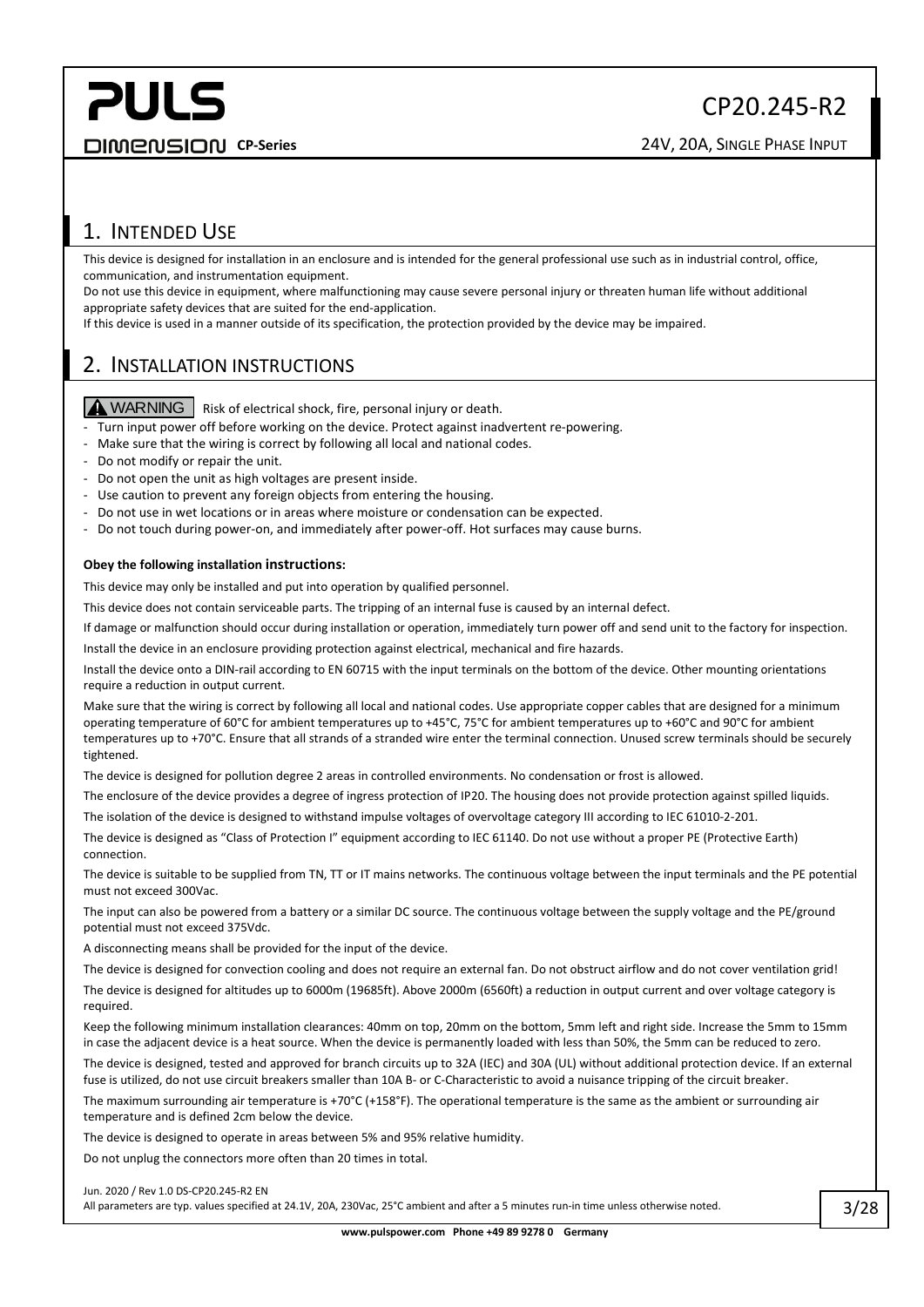#### CP20.245-R2

**CP-Series CP-Series** 24V, 20A, SINGLE PHASE INPUT

#### <span id="page-3-0"></span>3. AC-INPUT

| External input protection       |      | See recommendations in chapter 24.4. |                                             |  |  |
|---------------------------------|------|--------------------------------------|---------------------------------------------|--|--|
| Shut-down voltage               | typ. | 72Vac                                | Steady-state value, see Fig. 3-1            |  |  |
| Turn-on voltage                 | typ. | 82Vac                                | Steady-state value, see Fig. 3-1            |  |  |
| Input frequency                 | nom. | $50-60$ Hz                           | ±6%                                         |  |  |
| Allowed voltage L or N to earth | max. | 300Vac                               | Continuous, IEC 62477-1                     |  |  |
|                                 |      | 264-300Vac                           | $< 500$ ms                                  |  |  |
| AC input range                  |      | 85-264Vac                            | Continuous operation                        |  |  |
| AC input                        | nom. | AC 100-240V                          | Suitable for TN-, TT- and IT mains networks |  |  |

|                            |      | <b>AC 100V</b>    | <b>AC 120V</b>    | <b>AC 230V</b>    |                                                                     |
|----------------------------|------|-------------------|-------------------|-------------------|---------------------------------------------------------------------|
| Input current              | typ. | 5.17A             | 4.28A             | 2.25A             | At 20A, see Fig. 3-3                                                |
| Power factor <sup>*)</sup> | typ. | 0.996             | 0.996             | 0.980             | At 20A, see Fig. 3-4                                                |
| Crest factor**)            | typ. | 1.65              | 1.63              | 1.63              | At 20A                                                              |
| Start-up delay             | typ. | 450 <sub>ms</sub> | 420 <sub>ms</sub> | 440 <sub>ms</sub> | See Fig. 3-2                                                        |
| Rise time                  | typ. | 145 <sub>ms</sub> | 145 <sub>ms</sub> | 145 <sub>ms</sub> | At 20A const. current load, OmF load<br>capacitance, see Fig. 3-2   |
|                            | typ. | 160 <sub>ms</sub> | 160 <sub>ms</sub> | 160 <sub>ms</sub> | At 20A const. current load, 20mF load<br>capacitance,, see Fig. 3-2 |
| Turn-on overshoot          | max. | 1 <sup>V</sup>    | 1 <sup>V</sup>    | 1V                | See Fig. 3-2                                                        |

\*) The power factor is the ratio of the true (or real) power to the apparent power in an AC circuit.

\*\*) The crest factor is the mathematical ratio of the peak value to RMS value of the input current waveform.

<span id="page-3-1"></span>



<span id="page-3-2"></span>

<span id="page-3-4"></span>

<span id="page-3-3"></span>

Jun. 2020 / Rev 1.0 DS-CP20.245-R2 EN

All parameters are typ. values specified at 24.1V, 20A, 230Vac, 25°C ambient and after a 5 minutes run-in time unless otherwise noted.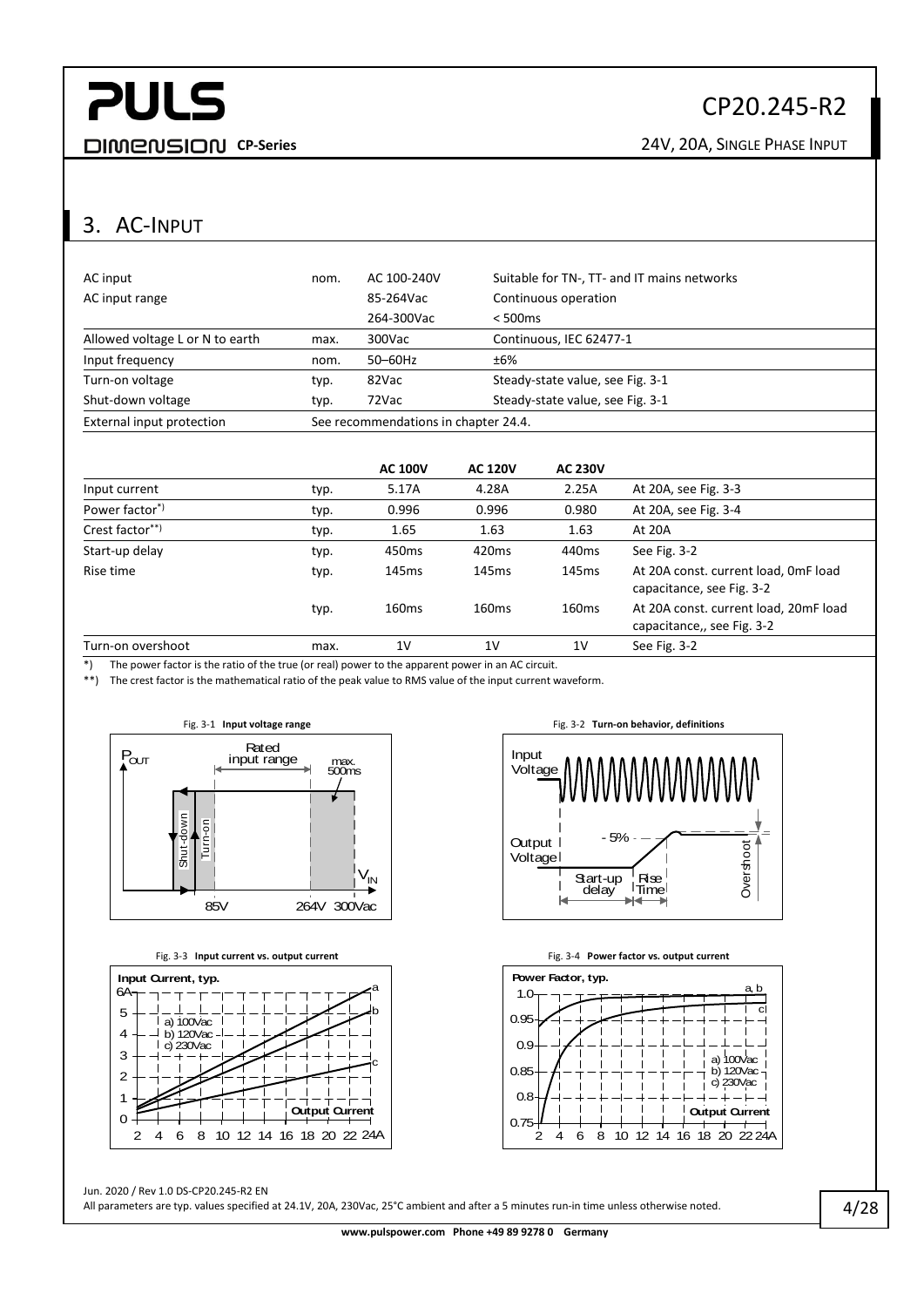### CP20.245-R2

**CP-Series** 24V, 20A, SINGLE PHASE INPUT

#### <span id="page-4-0"></span>4. DC-INPUT

| DC input                     | nom. | DC 110-150V | ±20%                    |
|------------------------------|------|-------------|-------------------------|
| DC input range               |      | 88-180Vdc   | Continuous operation    |
| DC input current             | typ. | 4.64A       | At 110Vdc, at 20A       |
| Allowed Voltage L/N to Earth | max. | 375Vdc      | Continuous, IEC 62477-1 |
| Turn-on voltage              | typ. | 80Vdc       | Steady state value      |
| Shut-down voltage            | typ. | 70Vdc       | Steady state value      |



a) Use a battery or a similar DC source. A supply from the intermediate DC-bus of a frequency converter is not recommended and can cause a malfunction or damage the unit.

b) Connect +pole to L and –pole to N.

c) Connect the PE terminal to an earth wire or to the machine ground.

#### <span id="page-4-1"></span>5. INPUT INRUSH CURRENT

An active inrush limitation circuit limits the input inrush current after turn-on of the input voltage. The charging current into EMI suppression capacitors is disregarded in the first microseconds after switch-on.

|                |      | <b>AC 100V</b>      | <b>AC 120V</b>      | <b>AC 230V</b>       |                         |
|----------------|------|---------------------|---------------------|----------------------|-------------------------|
| Inrush current | max. | 15A <sub>peak</sub> | 12A <sub>peak</sub> | 5.5A <sub>peak</sub> | Temperature independent |
|                | typ. | 12A <sub>peak</sub> | 10A <sub>peak</sub> | 4.5A <sub>peak</sub> | Temperature independent |
| Inrush energy  | max. |                     | negligible small    |                      |                         |

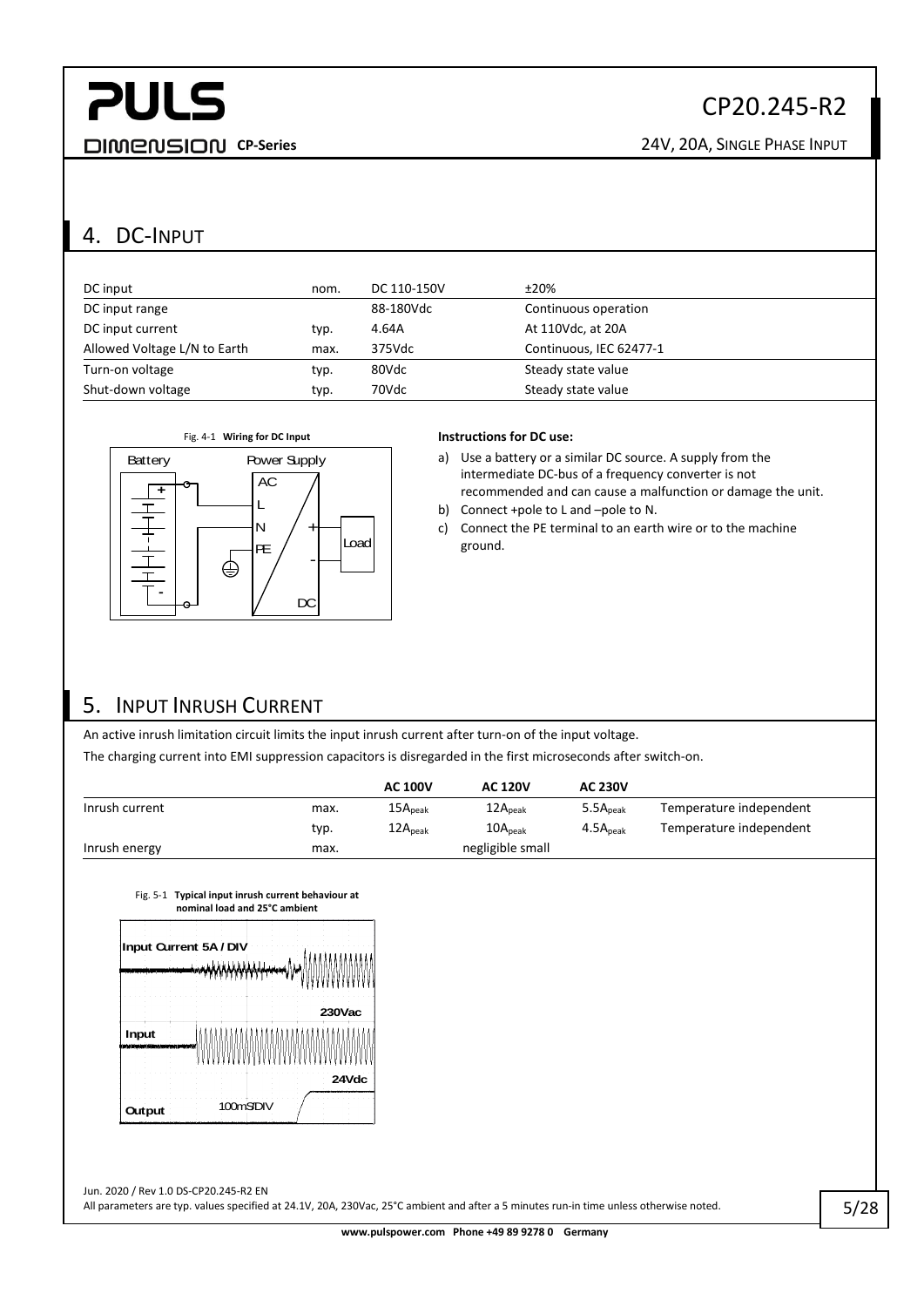#### CP20.245-R2

**CP-Series CP-Series** 24V, 20A, SINGLE PHASE INPUT

#### <span id="page-5-0"></span>6. OUTPUT

| Output voltage           | nom. | <b>DC 24V</b>                                                                                                                                                                                                                                                                                                                                    | $23.8 - 25.2V$                                                                                                                                  |  |
|--------------------------|------|--------------------------------------------------------------------------------------------------------------------------------------------------------------------------------------------------------------------------------------------------------------------------------------------------------------------------------------------------|-------------------------------------------------------------------------------------------------------------------------------------------------|--|
|                          |      | The device is featured with a "soft output regulation characteristic" in order to achieve current<br>share between multiple devices, when they are connected in parallel. The "soft output regulation<br>characteristic" regulates the output voltage in such a manner that the voltage at no load is<br>approx. 4% higher than at nominal load. |                                                                                                                                                 |  |
| Adjustment range         |      | See chapter 24.2                                                                                                                                                                                                                                                                                                                                 |                                                                                                                                                 |  |
| <b>Factory settings</b>  |      | 24.1V                                                                                                                                                                                                                                                                                                                                            | ±0.2%, at 20A, cold unit (results to typ. 23.9V±0.2% at 24A and<br>typ. $25.1V\pm0.2%$ at no load)                                              |  |
| Line regulation          | max. | 10 <sub>m</sub>                                                                                                                                                                                                                                                                                                                                  | 85-300Vac                                                                                                                                       |  |
| Load regulation          | typ. | 1000mV                                                                                                                                                                                                                                                                                                                                           | Static value, $0A \rightarrow 20A$ ; see Fig. 6-1                                                                                               |  |
| Ripple and noise voltage | max. | 100mVpp                                                                                                                                                                                                                                                                                                                                          | 10Hz to 20MHz, 500hm                                                                                                                            |  |
| Output current           | nom. | $24A^{*}$                                                                                                                                                                                                                                                                                                                                        | Below 45°C ambient temperature, see Fig. 16-1                                                                                                   |  |
|                          | nom. | 20A                                                                                                                                                                                                                                                                                                                                              | At 60°C ambient temperature, see Fig. 16-1                                                                                                      |  |
|                          | nom. | 15A                                                                                                                                                                                                                                                                                                                                              | At 70°C ambient temperature, see Fig. 16-1                                                                                                      |  |
|                          | typ. | 60A                                                                                                                                                                                                                                                                                                                                              | Up to 12ms once every five seconds, see Fig. 6-3<br>The output voltage stays above 20V. See chapter 24.1 for<br>more peak current measurements. |  |
|                          |      | Derate between +45°C and +70°C                                                                                                                                                                                                                                                                                                                   |                                                                                                                                                 |  |
| Overload behaviour       |      | Continuous current                                                                                                                                                                                                                                                                                                                               | Output voltage > 13Vdc, see Fig. 6-1                                                                                                            |  |
|                          |      | Hiccup <sup>PLUS®</sup> mode <sup>**)</sup>                                                                                                                                                                                                                                                                                                      | Output voltage < 13Vdc, see Fig. 6-1                                                                                                            |  |
| Short-circuit current    | min. | $26A***$                                                                                                                                                                                                                                                                                                                                         | Load impedance <10mOhm, see Fig. 6-1                                                                                                            |  |
|                          | max. | $31A***$                                                                                                                                                                                                                                                                                                                                         | Load impedance <10mOhm, see Fig. 6-1                                                                                                            |  |
|                          | max. | $9.8A***$                                                                                                                                                                                                                                                                                                                                        | Average (R.M.S.) current, load impedance 50mOhm, see Fig.<br>$6 - 2.$                                                                           |  |
|                          | min. | 55A                                                                                                                                                                                                                                                                                                                                              | Up to 12ms, load impedance <10mOhm, see Fig. 6-3                                                                                                |  |
|                          | typ. | 70A                                                                                                                                                                                                                                                                                                                                              | Up to 12ms, load impedance <10mOhm, see Fig. 6-3                                                                                                |  |
| Output capacitance       | typ. | 8 000µF                                                                                                                                                                                                                                                                                                                                          | Included inside the power supply                                                                                                                |  |

\*) **Power Boost**

This power/ current is continuously allowed up to an ambient temperature of 45°C.

Above 45°C, do not use this power/ current longer than a duty cycle of 10% and/ or not longer than 1 minute every 10 minutes.

#### \*\*) **Hiccup***PLUS*® **Mode**

At heavy overloads (when output voltage falls below 13V), the power supply delivers continuous output current for 2s. After this, the output is switched off for approx. 18s before a new start attempt is automatically performed. This cycle is repeated as long as the overload exists. If the overload has been cleared, the device will operate normally. Se[e Fig. 6-2.](#page-5-2)

\*\*\*) Discharge current of output capacitors is not included.



<span id="page-5-1"></span>

<span id="page-5-2"></span>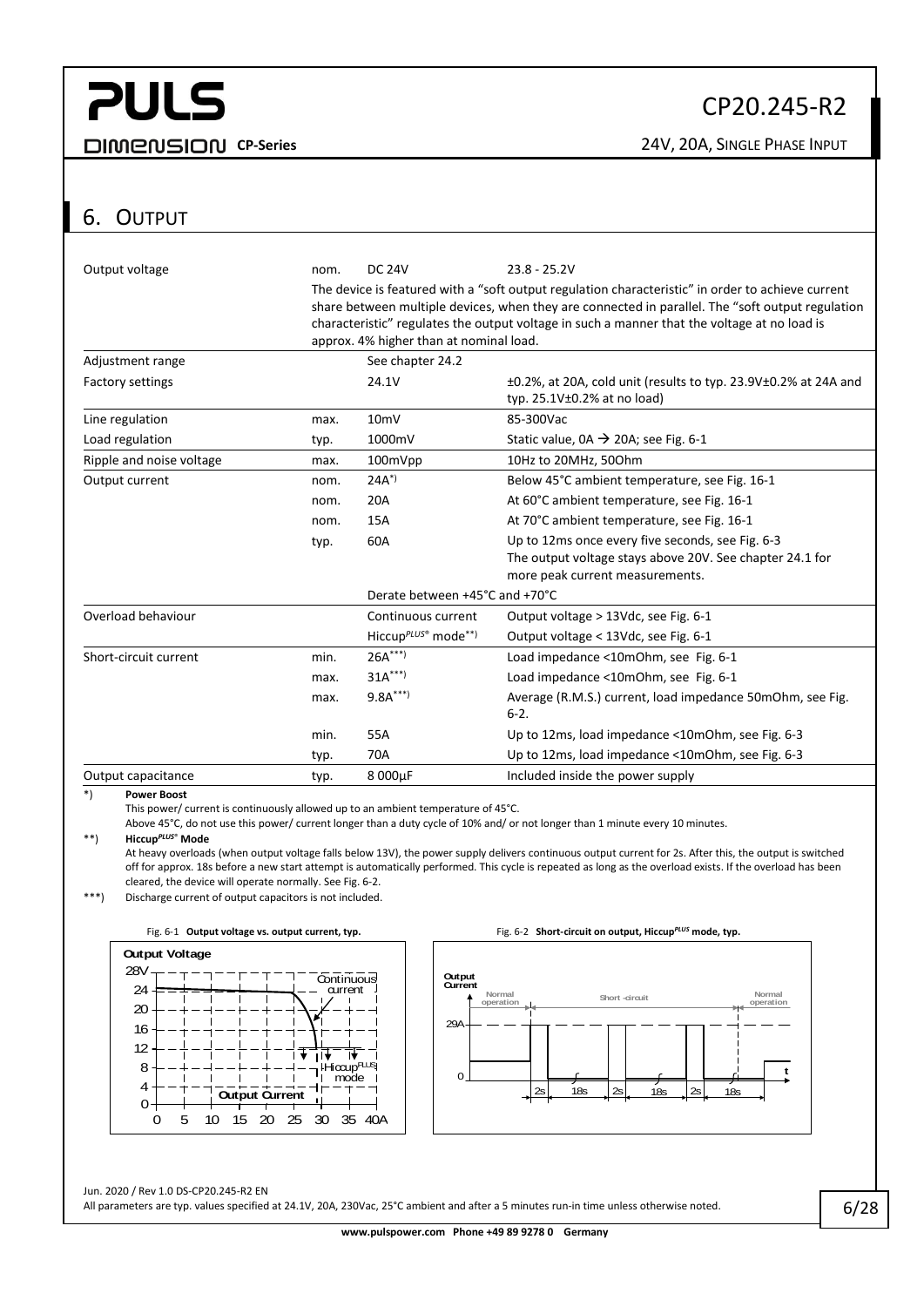

#### CP20.245-R2

<span id="page-6-1"></span>

#### <span id="page-6-0"></span>7. HOLD-UP TIME

|              |      | <b>AC 100V</b>   | <b>AC 120V</b>   | <b>AC 230V</b>   |                      |
|--------------|------|------------------|------------------|------------------|----------------------|
| Hold-up Time | typ. | 65 <sub>ms</sub> | 65 <sub>ms</sub> | 65 <sub>ms</sub> | At 10A, see Fig. 7-1 |
|              | min. | 54 <sub>ms</sub> | 54 <sub>ms</sub> | 54 <sub>ms</sub> | At 10A, see Fig. 7-1 |
|              | typ. | 32ms             | 32 <sub>ms</sub> | 32ms             | At 20A, see Fig. 7-1 |
|              | min. | 24 <sub>ms</sub> | 24 <sub>ms</sub> | 24ms             | At 20A, see Fig. 7-1 |

<span id="page-6-2"></span>



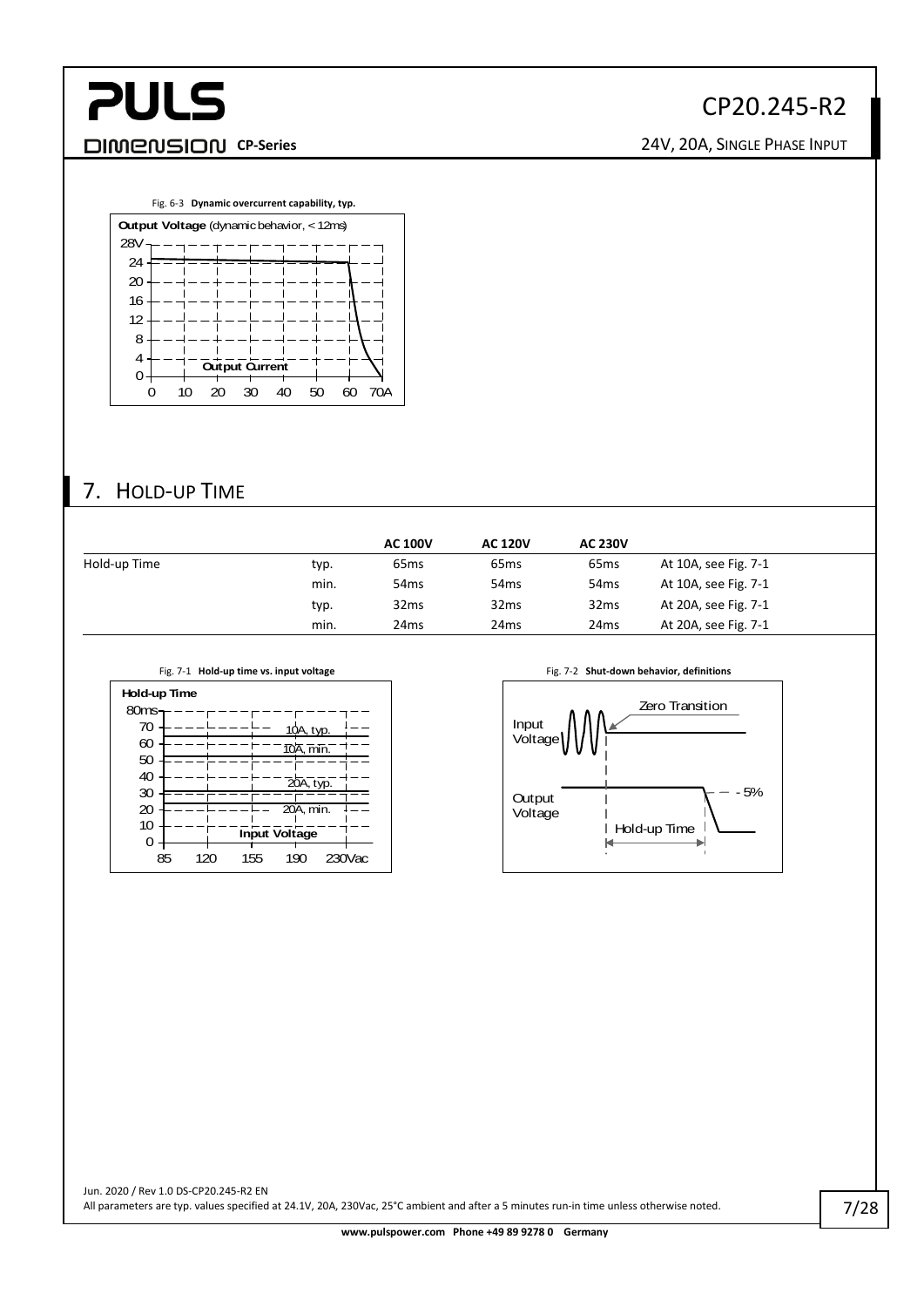#### <span id="page-7-0"></span>8. DC-OK RELAY CONTACT

This feature monitors the output voltage of the power supply in front of the decoupling device (see also chapte[r 11\)](#page-9-1).

| Contact closes    |                                                                                                                                                    | As soon as the output voltage reaches typ. 22Vdc. |                       |  |  |  |  |
|-------------------|----------------------------------------------------------------------------------------------------------------------------------------------------|---------------------------------------------------|-----------------------|--|--|--|--|
| Contact opens     | As soon as the output voltage dips below 22Vdc.<br>Short dips will be extended to a signal length of 100ms. Dips shorter than 1ms will be ignored. |                                                   |                       |  |  |  |  |
| Contact ratings   | 60Vdc 0.3A, 30Vdc 1A, 30Vac 0.5A<br>Resistive load<br>max.                                                                                         |                                                   |                       |  |  |  |  |
|                   | min.                                                                                                                                               | 1 <sub>m</sub> A at 5Vdc                          | Min. permissible load |  |  |  |  |
| Isolation voltage | See dielectric strength table in chapter 19.                                                                                                       |                                                   |                       |  |  |  |  |

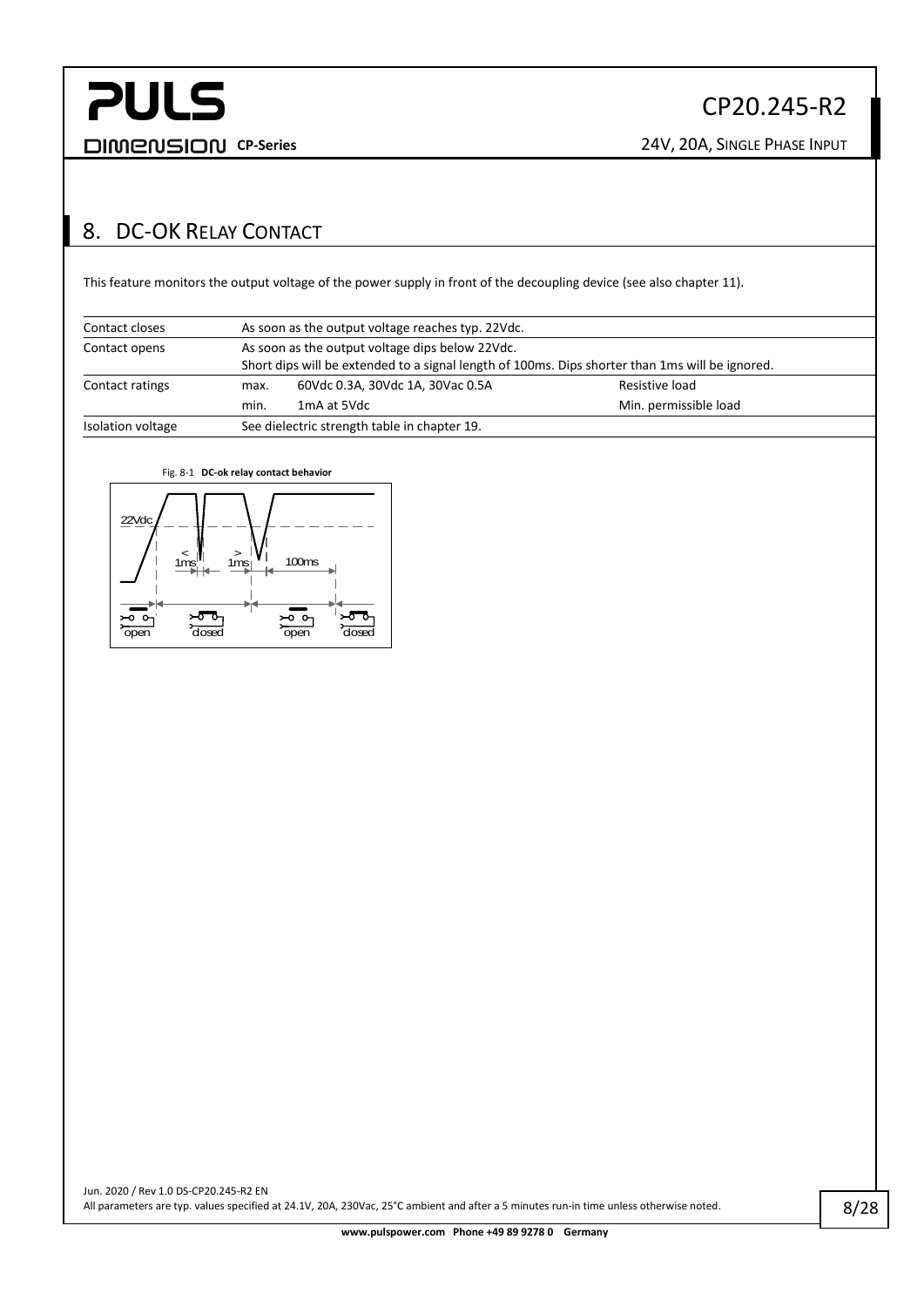**CP-Series CP-Series** 24V, 20A, SINGLE PHASE INPUT

#### <span id="page-8-0"></span>9. EFFICIENCY AND POWER LOSSES

|                                 |      | <b>AC 100V</b> | <b>AC 120V</b> | <b>AC 230V</b> |                                                  |
|---------------------------------|------|----------------|----------------|----------------|--------------------------------------------------|
| Efficiency                      | typ. | 93.2%          | 93.8%          | 95.2%          | At 20A                                           |
|                                 | typ. | 93.1%          | 93.7%          | 95.1%          | At 24A (Power Boost)                             |
| Average efficiency <sup>*</sup> | typ. | 92.8%          | 93.4%          | 94.6%          | 25% at 5A, 25% at 10A,<br>25% at 15A. 25% at 20A |
| Power losses                    | typ. | 3.9W           | 3.5W           | 3.3W           | At 0A                                            |
|                                 | typ. | 17.4W          | 16.4W          | 13.8W          | At 10A                                           |
|                                 | typ. | 35.0W          | 31.7W          | 24.2W          | At 20A                                           |
|                                 | typ. | 42.7W          | 38.7W          | 29.7W          | At 24A (Power Boost)                             |

\*) The average efficiency is an assumption for a typical application where the power supply is loaded with 25% of the nominal load for 25% of the time, 50% of the nominal load for another 25% of the time, 75% of the nominal load for another 25% of the time and with 100% of the nominal load for the rest of the time.









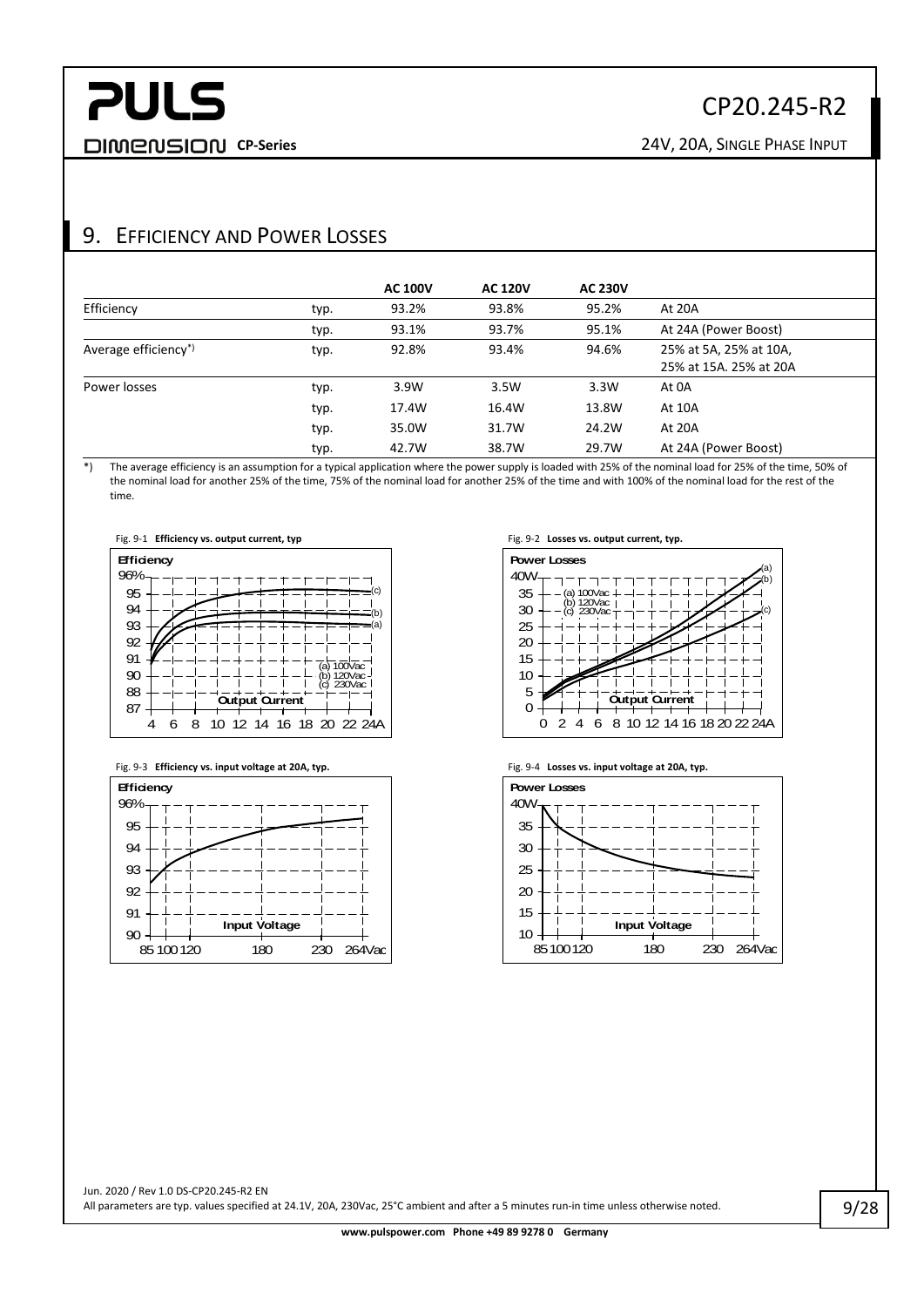#### <span id="page-9-0"></span>10. LIFETIME EXPECTANCY AND MTRE

|                                   | <b>AC 100V</b>         | <b>AC 120V</b>         | <b>AC 230V</b>         |                            |
|-----------------------------------|------------------------|------------------------|------------------------|----------------------------|
| Lifetime expectancy <sup>*)</sup> | 117 000h               | $136000h^*$            | 164 000h <sup>*)</sup> | At 10A and $40^{\circ}$ C  |
|                                   | 331 000h <sup>*)</sup> | 386 000h <sup>*)</sup> | 465 000h <sup>*)</sup> | At 10A and 25°C            |
|                                   | 40 000h                | 53 000h                | 90 000h                | At 20A and $40^{\circ}$ C  |
|                                   | 114 000h               | 150 000h <sup>*)</sup> | 253 000h <sup>*)</sup> | At 20A and $25^{\circ}$ C  |
|                                   | 16 000h                | 25 000h                | 47 000h                | At 24A and $40^{\circ}$ C  |
|                                   | 44 000h                | 69 000h                | 134 000h <sup>*)</sup> | At 24A and $25^{\circ}$ C  |
| MTBF**) SN 29500, IEC 61709       | 387 000h               | 412 000h               | 543 000h               | At 20A and $40^{\circ}$ C  |
|                                   | 723 000h               | 768 000h               | 976 000h               | At 20A and $25^{\circ}$ C  |
| MTBF**) MIL HDBK 217F             | 164 000h               | 169 000h               | 199 000h               | At 20A and $40^{\circ}$ C; |
|                                   |                        |                        |                        | Ground Benign GB40         |
|                                   | 224 000h               | 231 000h               | 272 000h               | At 20A and $25^{\circ}$ C; |
|                                   |                        |                        |                        | Ground Benign GB25         |
|                                   | 34 000h                | 36 000h                | 42 000h                | At 20A and $40^{\circ}$ C; |
|                                   |                        |                        |                        | Ground Fixed GF40          |
|                                   | 45 000h                | 47 000h                | 56 000h                | At 20A and $25^{\circ}$ C; |
|                                   |                        |                        |                        | Ground Fixed GF25          |

\*) The **Lifetime expectancy** shown in the table indicates the minimum operating hours (service life) and is determined by the lifetime expectancy of the builtin electrolytic capacitors. Lifetime expectancy is specified in operational hours and is calculated according to the capacitor's manufacturer specification. The manufacturer of the electrolytic capacitors only guarantees a maximum life of up to 15 years (131 400h). Any number exceeding this value is a calculated theoretical lifetime which can be used to compare devices.

\*\*) **MTBF** stands for **Mean Time Between Failure, which is calculated according to statistical device failures, and indicates reliability of a device. It is the** statistical representation of the likelihood of a unit to fail and does not necessarily represent the life of a product. The MTBF figure is a statistical representation of the likelihood of a device to fail. A MTBF figure of e.g. 1 000 000h means that statistically one unit will fail every 100 hours if 10 000 units are installed in the field. However, it cannot be determined if the failed unit has been running for 50 000h or only for 100h.

#### <span id="page-9-1"></span>11.FUNCTIONAL DIAGRAM

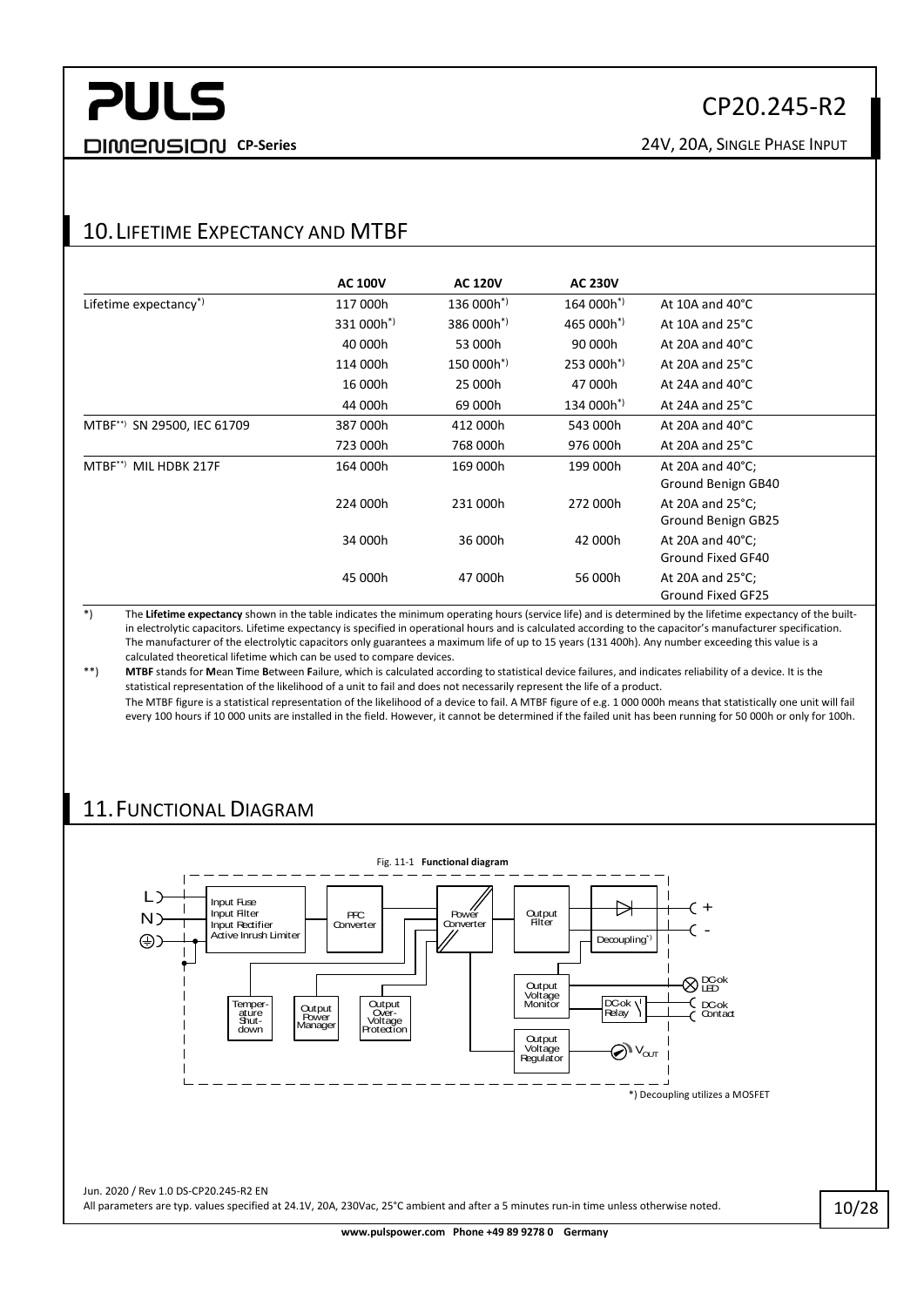#### <span id="page-10-0"></span>12.TERMINALS AND WIRING

The terminals are IP20 Finger safe constructed and suitable for field- and factory wiring.

|                               | Input                                    | Output                                   | DC-OK-Signal                             |
|-------------------------------|------------------------------------------|------------------------------------------|------------------------------------------|
| <b>Type</b>                   | plug connector with screw<br>termination | plug connector with screw<br>termination | plug connector with screw<br>termination |
| Solid wire                    | $max.$ 4mm <sup>2</sup>                  | $max.$ 6mm <sup>2</sup>                  | max. 1.5mm <sup>2</sup>                  |
| Stranded wire                 | max. $2.5$ mm <sup>2</sup>               | $max.$ 6mm <sup>2</sup>                  | max. $1.5$ mm <sup>2</sup>               |
| American Wire Gauge           | AWG 20-12                                | AWG 24-10                                | AWG 26-14                                |
| Max, wire diameter            | 2.4 <sub>mm</sub>                        | 3.2 <sub>mm</sub>                        | 1.8 <sub>mm</sub>                        |
|                               | (including ferrules)                     | (including ferrules)                     | (including ferrules)                     |
| Recommended tightening torque | max. 0.5Nm, 4.5lb-in                     | max. 0.6Nm, 5.3lb-in                     | max. 0.8Nm, 7lb-in                       |
| Wire stripping length         | 7mm / 0.28inch                           | 12mm / 0.47inch                          | 6mm/0.25inch                             |
| Screwdriver                   | 3.5mm slotted or cross-head              | 3.5mm slotted or cross-                  | 3.5mm slotted                            |
|                               | No <sub>2</sub>                          | head No 2                                |                                          |

#### **Instructions:**

a) Use appropriate copper cables that are designed for minimum operating temperatures of:

60°C for ambient up to 45°C and

75°C for ambient up to 60°C minimum

90°C for ambient up to 70°C minimum.

b) Follow national installation codes and installation regulations!

c) Ensure that all strands of a stranded wire enter the terminal connection!

d) Unused terminal compartments should be securely tightened.

e) Ferrules are allowed.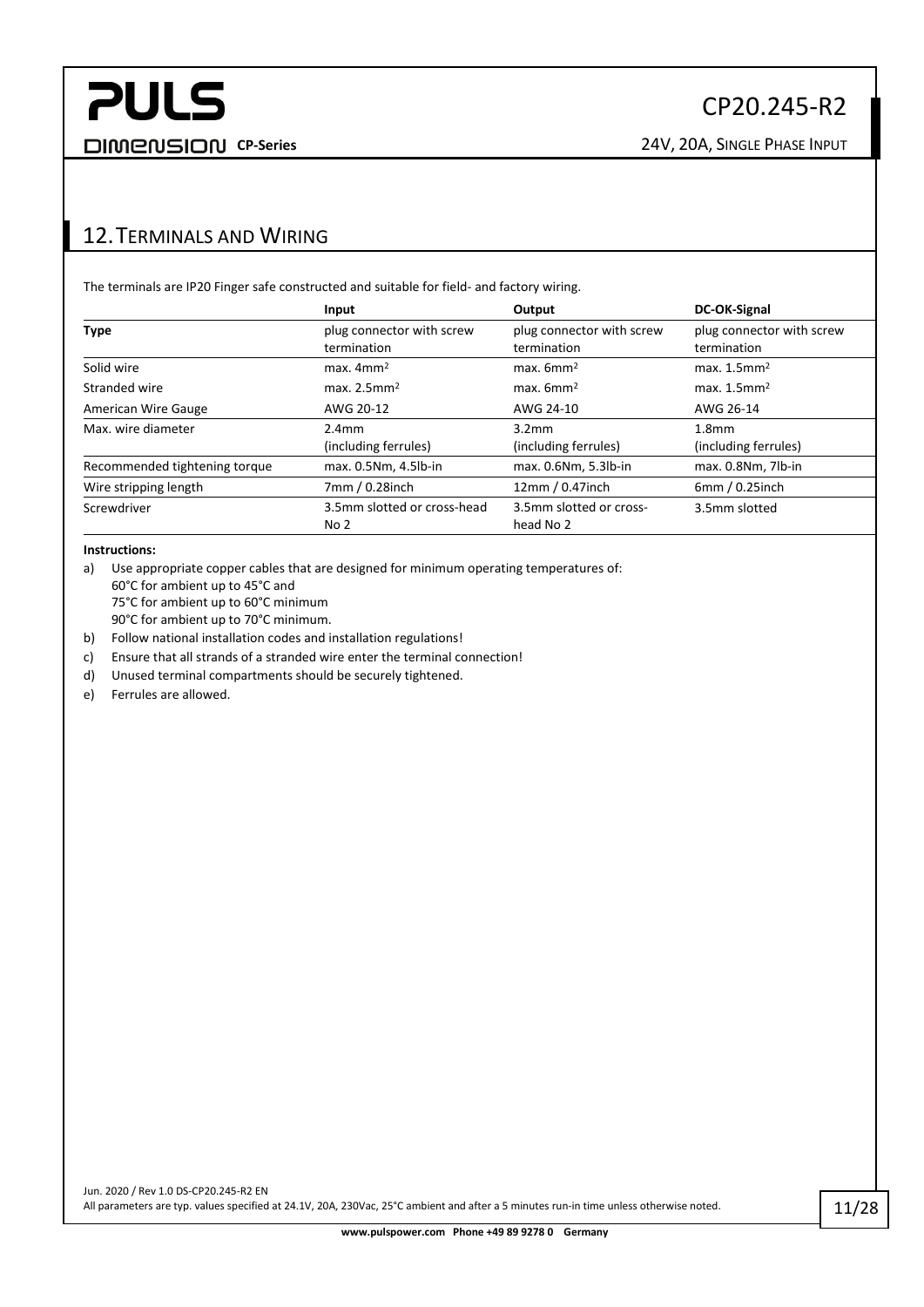### CP20.245-R2

**CP-Series** 24V, 20A, SINGLE PHASE INPUT

#### <span id="page-11-0"></span>13.REPLACING UNITS WHILE THE SYSTEM IS RUNNING



#### **Instructions:**

- Switch-off circuit breaker (1a).
- Remove plug (2a).
- Remove plug (3a). The plug prevents the cables from shorting.
- Change power supply.
- Put the plug (3a) back in.
- Put the plug (2a) back in.
- Turn-on the circuit breaker (1a).
- The circuit is redundant again.

To replace the right power supply or redundancy module, use the same procedure but turn off circuit breaker (1b) and remove plug / plug in (2b) and (3b).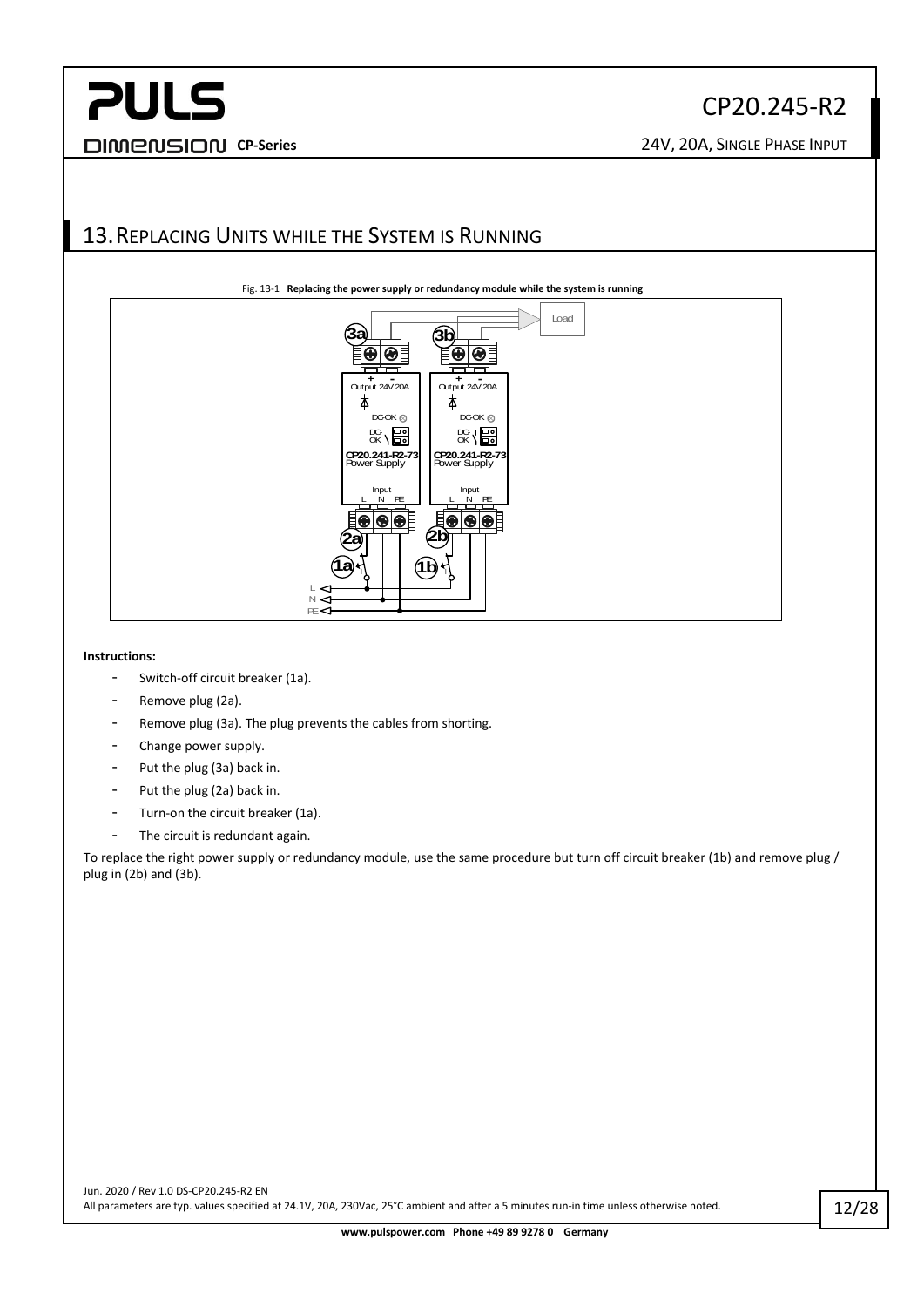#### CP20.245-R2

**CP-Series CP-Series** 24V, 20A, SINGLE PHASE INPUT

#### <span id="page-12-0"></span>14.FRONT SIDE AND USER ELEMENTS

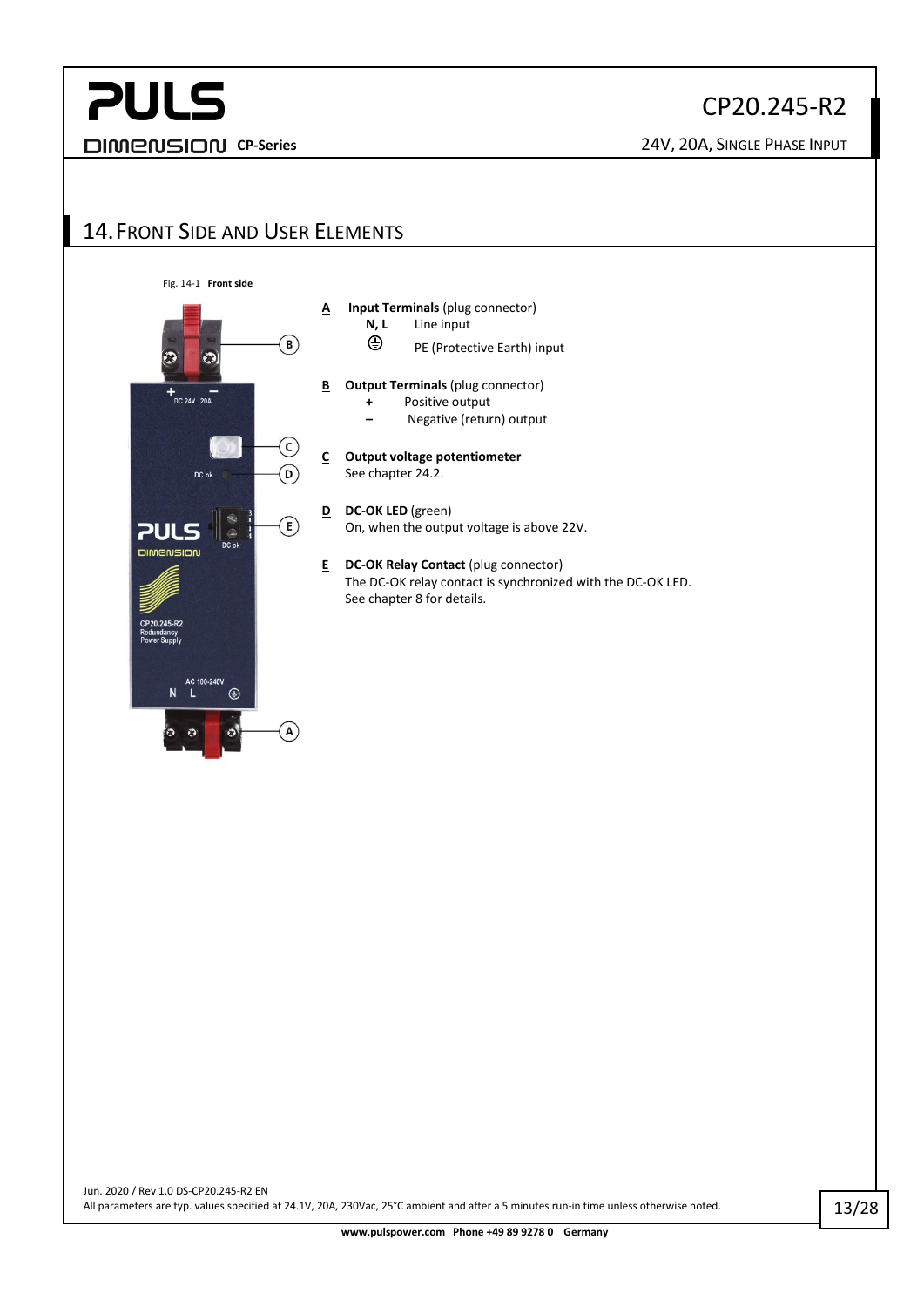#### <span id="page-13-0"></span>15.EMC

The power supply is suitable for applications in industrial environment as well as in residential, commercial and light industry environment without any restrictions.

| <b>EMC Immunity</b>            | According to generic standards: EN 61000-6-1 and EN 61000-6-2 |                                                          |                    |             |
|--------------------------------|---------------------------------------------------------------|----------------------------------------------------------|--------------------|-------------|
| Electrostatic discharge        | EN 61000-4-2                                                  | Contact discharge                                        | 8kV                | Criterion A |
|                                |                                                               | Air discharge                                            | 15kV               | Criterion A |
| Electromagnetic RF field       | EN 61000-4-3                                                  | 80MHz-2.7GHz                                             | 20V/m              | Criterion A |
| <b>Fast transients (Burst)</b> | EN 61000-4-4                                                  | Input lines                                              | 4kV                | Criterion A |
|                                |                                                               | Output lines                                             | 2kV                | Criterion A |
|                                |                                                               | DC-OK signal (coupling clamp)                            | 2kV                | Criterion A |
| Surge voltage on input         | EN 61000-4-5                                                  | $L \rightarrow N$                                        | 2kV                | Criterion A |
|                                |                                                               | $L \rightarrow$ PE, N $\rightarrow$ PE                   | 3kV                | Criterion A |
| Surge voltage on output        | EN 61000-4-5                                                  | $+$ $\rightarrow$ $-$                                    | 1kV                | Criterion A |
|                                |                                                               | $+/ \rightarrow$ PE                                      | 2kV                | Criterion A |
| Surge voltage on DC-OK         | EN 61000-4-5                                                  | DC-OK signal $\rightarrow$ PE                            | 1kV                | Criterion A |
| Conducted disturbance          | EN 61000-4-6                                                  | 0.15-80MHz                                               | <b>20V</b>         | Criterion A |
| Mains voltage dips             | EN 61000-4-11                                                 | 0% of 100Vac                                             | OVac, 20ms         | Criterion A |
|                                |                                                               | 40% of 100Vac                                            | 40Vac, 200ms       | Criterion C |
|                                |                                                               | 70% of 100Vac                                            | 70Vac, 500ms       | Criterion A |
|                                |                                                               | 0% of 200Vac                                             | OVac, 20ms         | Criterion A |
|                                |                                                               | 40% of 200Vac                                            | 80Vac, 200ms       | Criterion A |
|                                |                                                               | 70% of 200Vac                                            | 140Vac, 500ms      | Criterion A |
| Voltage interruptions          | EN 61000-4-11                                                 | 0% of 200Vac (=0V)                                       | 5000ms             | Criterion C |
| Voltage sags                   | <b>SEMI F47 0706</b>                                          | Dips on the input voltage according to SEMI F47 standard |                    |             |
|                                |                                                               | 80% of 120Vac (96Vac)                                    | 1000 <sub>ms</sub> | Criterion A |
|                                |                                                               | 70% of 120Vac (84Vac)                                    | 500 <sub>ms</sub>  | Criterion A |
|                                |                                                               | 50% of 120Vac (60Vac)                                    | 200 <sub>ms</sub>  | Criterion A |
| <b>Powerful transients</b>     | <b>VDE 0160</b>                                               | Over entire load range                                   | 750V, 0.3ms        | Criterion A |

**Criterions:**

**A:** Power supply shows normal operation behavior within the defined limits.

**C:** Temporary loss of function is possible. Power supply may shut-down and restarts by itself. No damage or hazards for the power supply will occur.

| <b>EMC Emission</b>                   | According to generic standards: EN 61000-6-3 and EN 61000-6-4 |                                                                                                 |  |  |
|---------------------------------------|---------------------------------------------------------------|-------------------------------------------------------------------------------------------------|--|--|
| Conducted emission<br>input lines     | EN 55011, EN 55022, FCC Part 15, CISPR 11, CISPR 22           | Class B                                                                                         |  |  |
| Conducted emission<br>output lines**) | IEC/CISPR 16-1-2, IEC/CISPR 16-2-1                            | Limits for DC power port according<br>EN 61000-6-3 fulfilled                                    |  |  |
| Radiated emission                     | EN 55011, EN 55022                                            | Class B                                                                                         |  |  |
| Harmonic input current                | EN 61000-3-2                                                  | Class A equipment: fulfilled<br>Class C equipment: fulfilled in the<br>load range from 8 to 24A |  |  |
| Voltage fluctuations, flicker         | EN 61000-3-3                                                  | Fulfilled <sup>*)</sup>                                                                         |  |  |

This device complies with FCC Part 15 rules.

Operation is subjected to following two conditions: (1) this device may not cause harmful interference, and (2) this device must accept any interference received, including interference that may cause undesired operation.

\*) tested with constant current loads, no pulsing

\*\*) for information only, not mandatory for EN 61000-6-3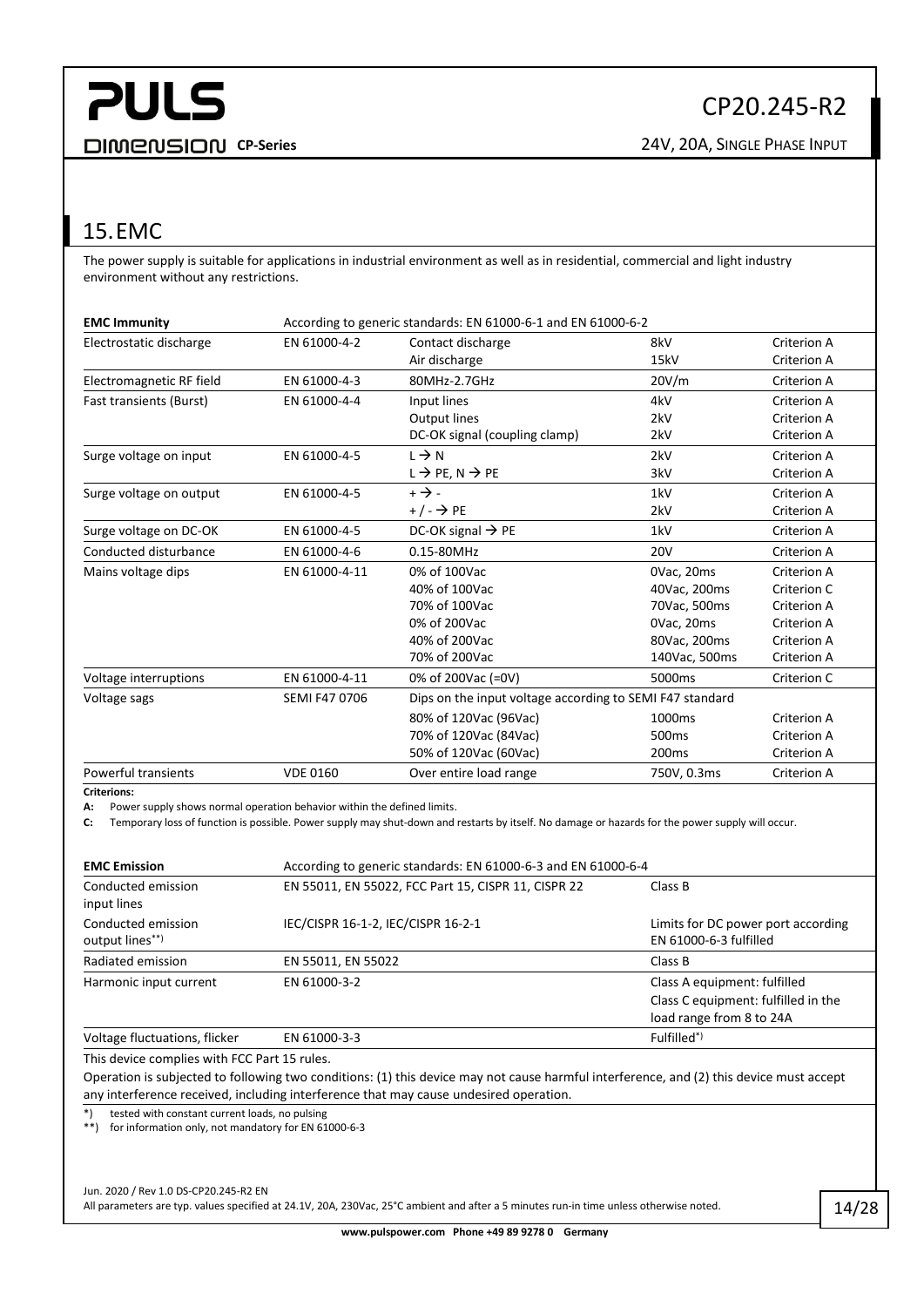## **PULS CP-Series CP-Series** 24V, 20A, SINGLE PHASE INPUT

### CP20.245-R2

| <b>Switching Frequencies</b> | The power supply has two converters with two different switching frequencies included. |                                                         |
|------------------------------|----------------------------------------------------------------------------------------|---------------------------------------------------------|
| Switching frequency 1        | 70kHz to 130kHz                                                                        | PFC converter, input voltage and output power dependent |
| Switching frequency 2        | 80kHz to 140kHz                                                                        | Main converter, output power dependent                  |
|                              |                                                                                        |                                                         |

#### <span id="page-14-0"></span>16.ENVIRONMENT

| Operational temperature <sup>1)</sup> | -40°C to +70°C (-40°F to 158°F)                                                                           | Reduce output power according Fig. 16-1                |
|---------------------------------------|-----------------------------------------------------------------------------------------------------------|--------------------------------------------------------|
| Storage temperature                   | -40°C to +85°C (-40°F to 185°F)                                                                           | For storage and transportation                         |
| Output de-rating <sup>4)</sup>        | $6.4W$ /°C                                                                                                | +45°C to +60°C (113°F to 140°F)                        |
|                                       | $12W$ <sup>o</sup> C                                                                                      | +60°C to +70°C (140°F to 158°F)                        |
| Humidity <sup>2)</sup>                | 5 to 95% r.h.                                                                                             | IEC 60068-2-30                                         |
| Atmospheric pressure                  | 110-80kPa                                                                                                 |                                                        |
|                                       | 80-47kPa                                                                                                  | De-rating requirements of Fig. 16-2 apply              |
| Altitude                              | Up to 2000m (6 560ft)                                                                                     | Without any restrictions                               |
|                                       | 2000 to 6000m (6 560 to 20 000ft)                                                                         | Derating <sup>4)</sup> requirements of Fig. 16-2 apply |
| Altitude de-rating <sup>4)</sup>      | 30W/1000m or 5°C/1000m                                                                                    | Above 2000m (6560ft), see Fig. 16-2                    |
| Over-voltage category                 | $\mathbf{III}$                                                                                            | acc. IEC 61010-2-201, altitudes up to 2000m            |
|                                       | $\mathbf{I}$                                                                                              | acc. IEC 61010-2-201, altitudes up to 6000m and        |
|                                       |                                                                                                           | atmospheric pressures from 80-47kPa                    |
| Degree of pollution                   | 2                                                                                                         | acc. IEC 61010-2-201, not conductive                   |
| Vibration sinusoidal <sup>3)</sup>    | 2-17.8Hz: ±1.6mm; 17.8-500Hz: 2g                                                                          | IEC 60068-2-6                                          |
|                                       | 2 hours / axis                                                                                            |                                                        |
| Shock <sup>3</sup>                    | 30g 6ms, 20g 11ms                                                                                         | IEC 60068-2-27                                         |
|                                       | 3 bumps / direction, 18 bumps in total                                                                    |                                                        |
| LABS compatibility                    | The unit does not release any silicone or other LABS-critical substances and is suitable for use in paint |                                                        |
|                                       | shops.                                                                                                    |                                                        |
| Audible noise                         | Some small audible noise will be emitted from the power supply                                            |                                                        |

1) Operational temperature is the same as the ambient or surrounding temperature and is defined as the air temperature 2cm below the unit.

2) Do not energize while condensation is present

3) Tested in combination with DIN-Rails according to EN 60715 with a height of 15mm and a thickness of 1.3mm and standard orientation.

4) The de-rating is not hardware controlled. The customer has to take care by himself to stay below the de-rated current limits in order not to overload the unit.

<span id="page-14-1"></span>

<span id="page-14-2"></span>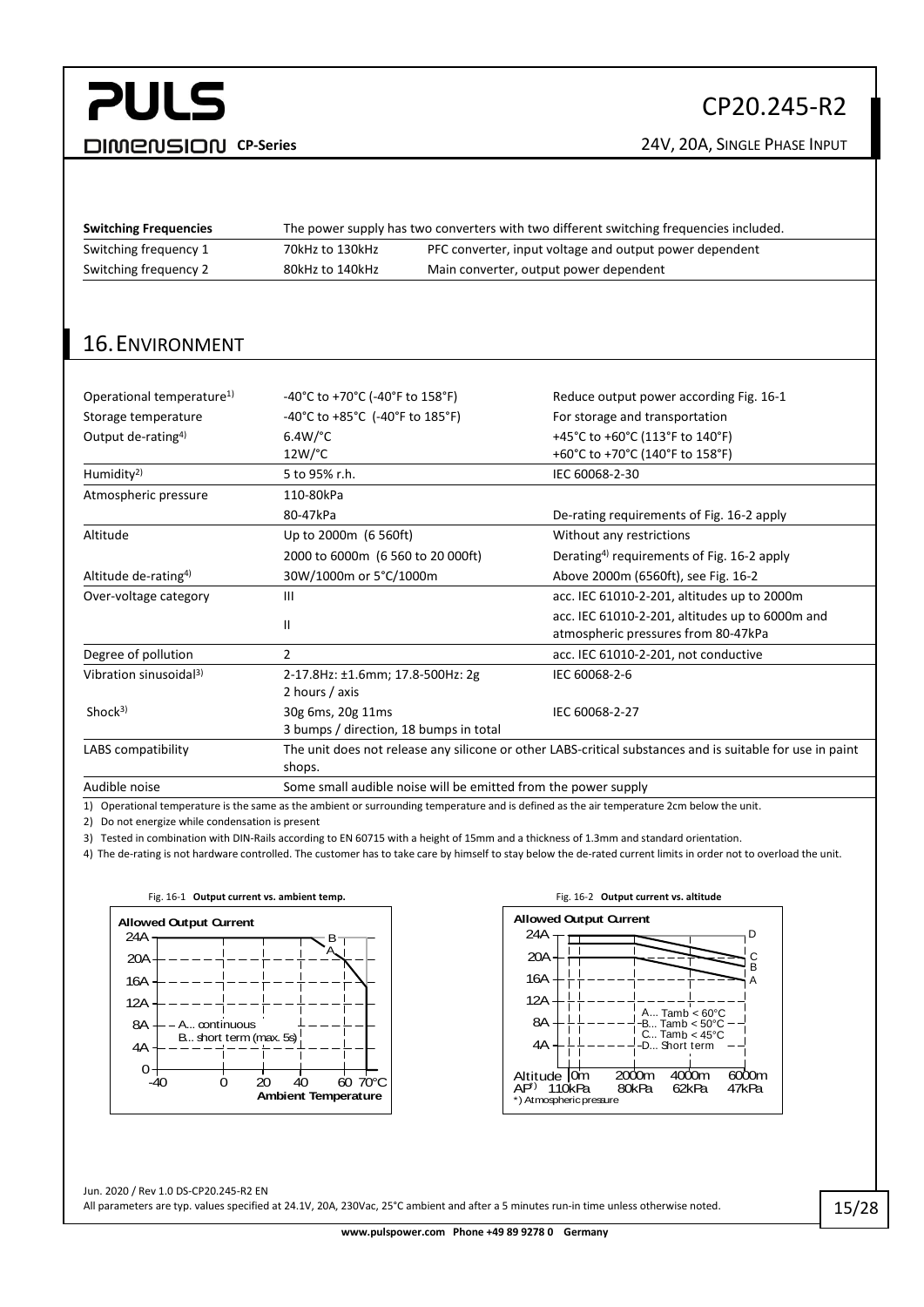#### <span id="page-15-0"></span>17.PROTECTION FEATURES

| Output protection              | Electronically protected against overload, no-load and short-circuits <sup>*</sup> |                                                                                                                                                                                                                                                                        |  |
|--------------------------------|------------------------------------------------------------------------------------|------------------------------------------------------------------------------------------------------------------------------------------------------------------------------------------------------------------------------------------------------------------------|--|
| Output over-voltage protection | typ. 30.5Vdc<br>max. 32Vdc                                                         | In case of an internal power supply defect, a redundant circuit<br>limits the maximum output voltage. The output shuts down and<br>performs three restart attempts. If the failure continues for longer<br>than 1s, the output shuts down. Cycle input power to reset. |  |
| Degree of protection           | IP 20                                                                              | <b>EN/IEC 60529</b>                                                                                                                                                                                                                                                    |  |
| Penetration protection         | > 5mm                                                                              | E.g. screws, small parts                                                                                                                                                                                                                                               |  |
| Over-temperature protection    | $yes **$                                                                           | Output shut-down with automatic restart                                                                                                                                                                                                                                |  |
| Input transient protection     | <b>MOV</b><br>(Metal Oxide Varistor)                                               | For protection values see chapter 15 (EMC).                                                                                                                                                                                                                            |  |
| Internal input fuse            | included                                                                           | Not user replaceable slow-blow high-braking capacity fuse                                                                                                                                                                                                              |  |

\*) In case of a protection event, audible noise may occur.

\*\*) The temperature sensor is installed inside the isolating transformer and turns the unit off in safety critical situations (e.g. customer does not care about derating requirements, ambient temperature too high, obstructs the airflow or install the unit in unsuitable mounting orientation)

There is no correlation between the operating temperature and turn-off temperature since this is dependent on input voltage, load and installation methods.

#### <span id="page-15-1"></span>18.SAFETY FEATURES

| Input / output separation <sup>*</sup> | <b>SELV</b>                     | IEC/EN 60950-1                                                                                  |
|----------------------------------------|---------------------------------|-------------------------------------------------------------------------------------------------|
|                                        | <b>PELV</b>                     | IEC/EN 60204-1, EN 62477-1, IEC 60364-4-41                                                      |
|                                        | double or reinforced insulation |                                                                                                 |
| Class of protection                    |                                 | PE (Protective Earth) connection required                                                       |
| Isolation resistance                   | >500MOhm                        | At delivered condition between input and output, measured<br>with 500Vdc                        |
|                                        | >500MOhm                        | At delivered condition between input and PE, measured with<br>500Vdc                            |
|                                        | > 500MOhm                       | At delivered condition between output and PE, measured with<br>500Vdc                           |
|                                        | >500MOhm                        | At delivered condition between output and DC-OK contacts,<br>measured with 500Vdc               |
| PE resistance                          | $< 0.10$ hm                     | Resistance between PE terminal and the housing in the area of<br>the DIN-rail mounting bracket. |
| Touch current (leakage current)        | typ. 0.32mA / 0.89mA            | At 100Vac, 50Hz, TN-, TT-mains / IT-mains                                                       |
|                                        | typ. 0.46mA / 1.27mA            | At 120Vac, 60Hz, TN-, TT-mains / IT-mains                                                       |
|                                        | typ. 0.73mA / 1.91mA            | At 230Vac, 50Hz, TN-, TT-mains / IT-mains                                                       |
|                                        | max. 0.40mA / 1.07mA            | At 110Vac, 50Hz, TN-, TT-mains / IT-mains                                                       |
|                                        | max. 0.56mA / 1.53mA            | At 132Vac, 60Hz, TN-, TT-mains / IT-mains                                                       |
|                                        | max. 0.90mA / 2.34mA            | At 264Vac, 50Hz, TN-, TT-mains / IT-mains                                                       |

\*) double or reinforced insulation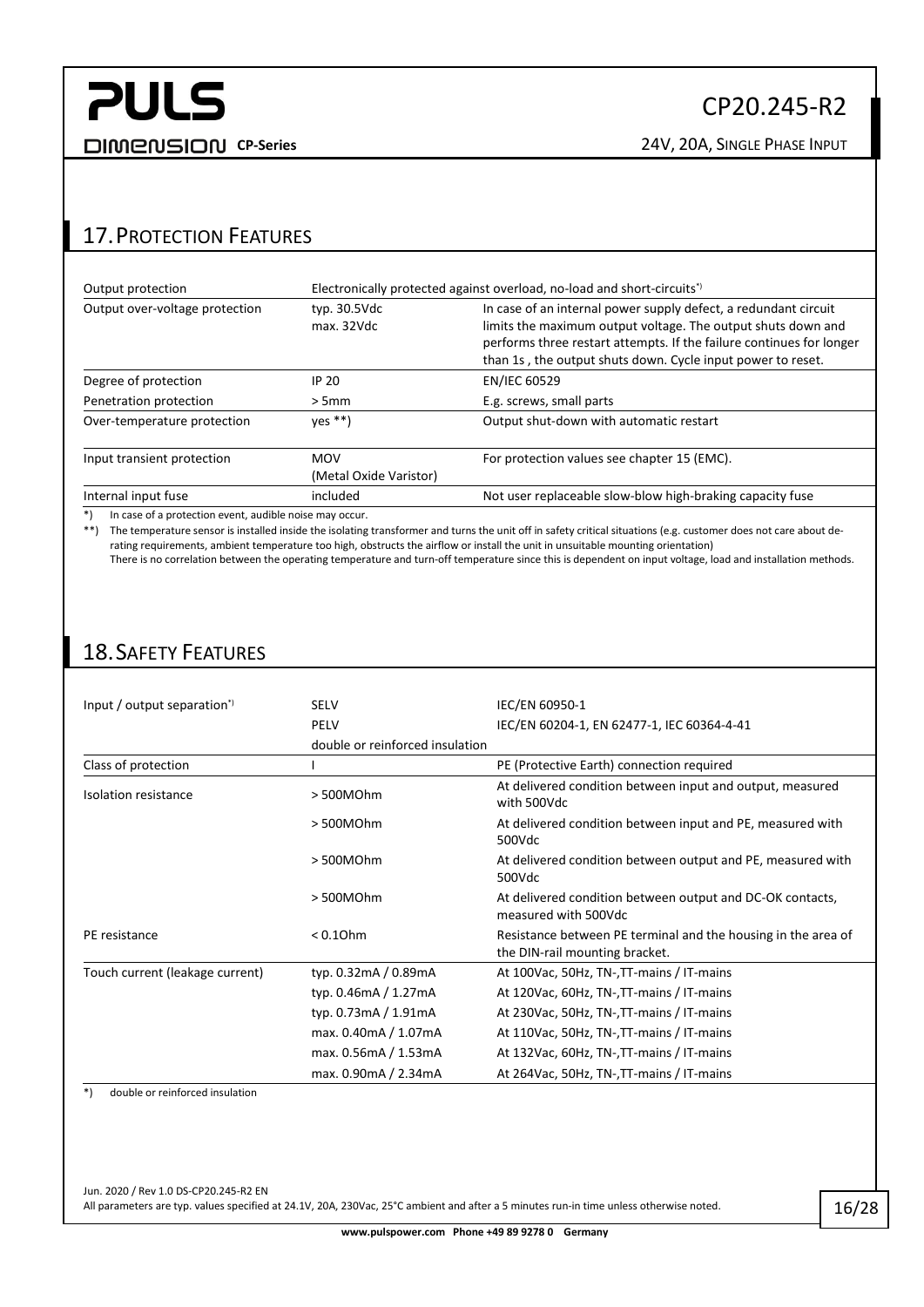#### <span id="page-16-0"></span>19.DIELECTRIC STRENGTH

The output voltage is floating and has no ohmic connection to the ground. Type and factory tests are conducted by the manufacturer. Field tests may be conducted in the field using the appropriate test equipment which applies the voltage with a slow ramp (2s up and 2s down). Connect all input-terminals together as well as all output poles before conducting the test. When testing, set the cut-off current settings to the value in the table below.



pins and the output pins together when performing the test.

|                                        |     | А       | в       | C       | D                 |
|----------------------------------------|-----|---------|---------|---------|-------------------|
| Type test                              | 60s | 2500Vac | 3000Vac | 1000Vac | 500Vac            |
| Factory test                           | 5s  | 2500Vac | 2500Vac | 500Vac  | 500Vac            |
| Field test                             | 5s  | 2000Vac | 2000Vac | 500Vac  | 500Vac            |
| Cut-off current setting<br>Field test) |     | >15mA   | >15mA   | >20mA   | >1 <sub>m</sub> A |

To fulfil the PELV requirements according to EN60204-1 § 6.4.1, we recommend that either the + pole, the – pole or any other part of the output circuit shall be connected to the protective earth system. This helps to avoid situations in which a load starts unexpectedly or cannot be switched off when unnoticed earth faults occur.

B\*) When testing input to DC-OK ensure that the max. voltage between DC-OK and the output is not exceeded (column D). We recommend connecting DC-OK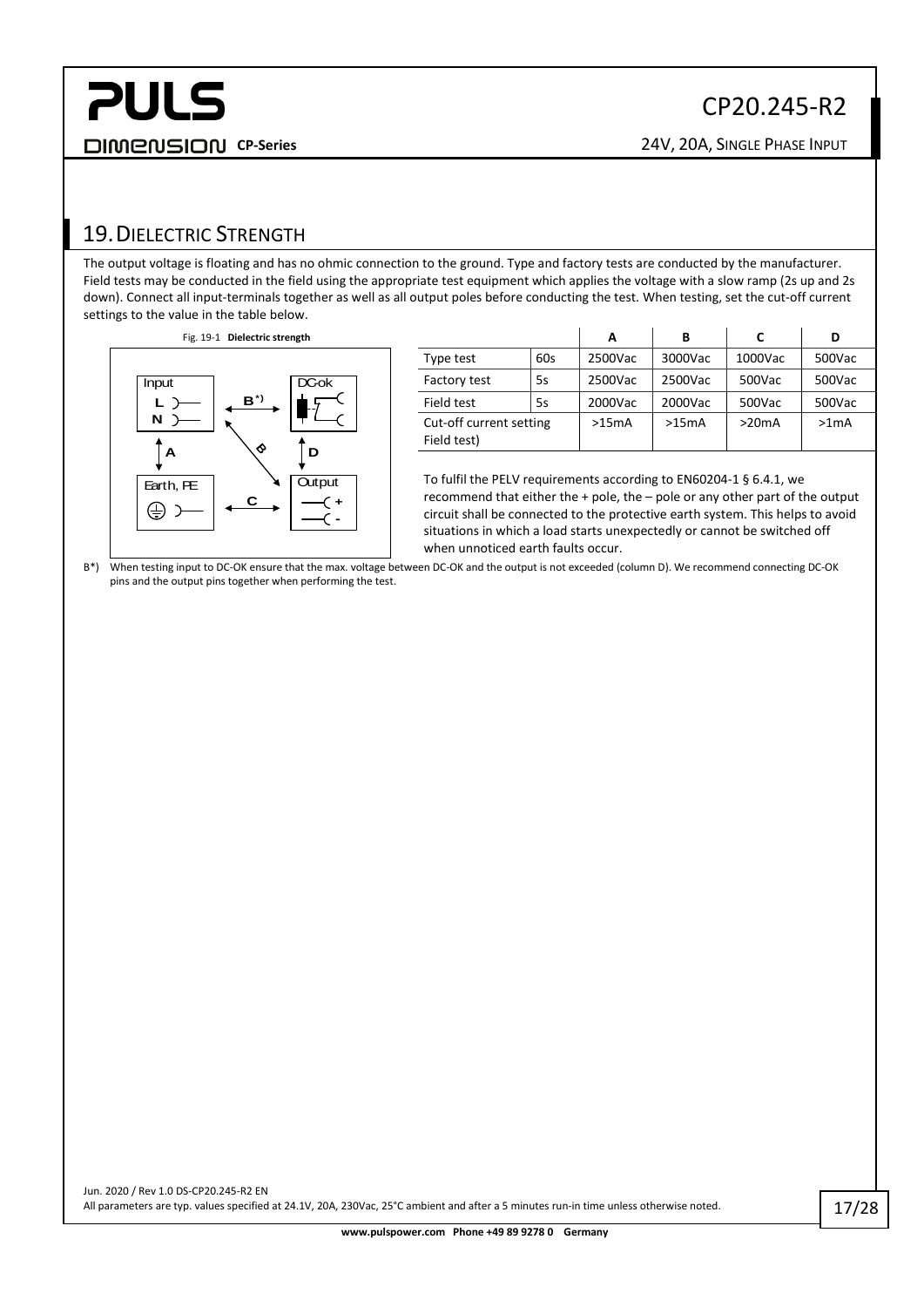#### CP20.245-R2

**CP-Series** 24V, 20A, SINGLE PHASE INPUT

#### <span id="page-17-0"></span>20.APPROVALS

| IEC 61010-2-201              | <i><b>IECEE</b></i><br><b>CB SCHEME</b>     | CB Scheme Certificate Certificat<br>IEC 61010-2-201 for electrical equipment for measurement,<br>control, and laboratory use - Particular requirements for control<br>equipment                                                                          |
|------------------------------|---------------------------------------------|----------------------------------------------------------------------------------------------------------------------------------------------------------------------------------------------------------------------------------------------------------|
| IEC 62368-1                  | <i><b>IECEE</b></i><br><b>CB SCHEME</b>     | <b>CB Scheme Certificate</b><br>IEC 62368-1 Audio/video, information and communication<br>technology equipment - Safety requirements<br>Output safety level: ES1                                                                                         |
| UL 61010-2-201               |                                             | <b>UL Certificate</b><br>Listed epuipment for catergory NMTR - UL 61010-2-201 electrical<br>equipment for measurement, control, and laboratory use -<br>particular requirements for control equipment<br>Applicable for US and Canada<br>E-File: E198865 |
| EN 60079 (ATEX)<br>(planned) |                                             | Acency Certificate (Bureau Veritas)<br>EN 60079-0 Explosive atmospheres - General requirements<br>EN 60079-7, EN60079-15 Equipment protection by type of<br>protection for "e" and "n"<br>Temperature code: T4<br>Type of protection: ec nC              |
| Marine (DNV GL)              | $\frac{\text{DNV·GL}}{\text{dnygl.com/af}}$ | <b>DNV GL Certificate</b><br>DNV GL Type approved product<br>Certificate: TAA00002A7<br>Temperature: Class D<br>Humidity: Class B<br>Vibration: Class C<br><b>EMC: Class B</b>                                                                           |
| Marine (Lloyd's Register)    |                                             | <b>Bureau Veritas Marine and Offshore Certificate</b><br>Type approved product<br>Certificate: 58507/A0 BV<br>EC-Code: 31B<br>EM C: for bridge and deck zone                                                                                             |
| Marine (Bureau Veritas)      |                                             | Lloyds Register Certificate<br>Lloyds Register Type approved product<br>Certificate: LR2001711TA<br>Category: ENV3<br>EMC: for bridge and deck zone                                                                                                      |
| Marine (ABS)                 | ABS                                         | ABS (American Bureau for Shipping) PDA<br>Environmental category: C, EMC2<br>Marine and offshore applications                                                                                                                                            |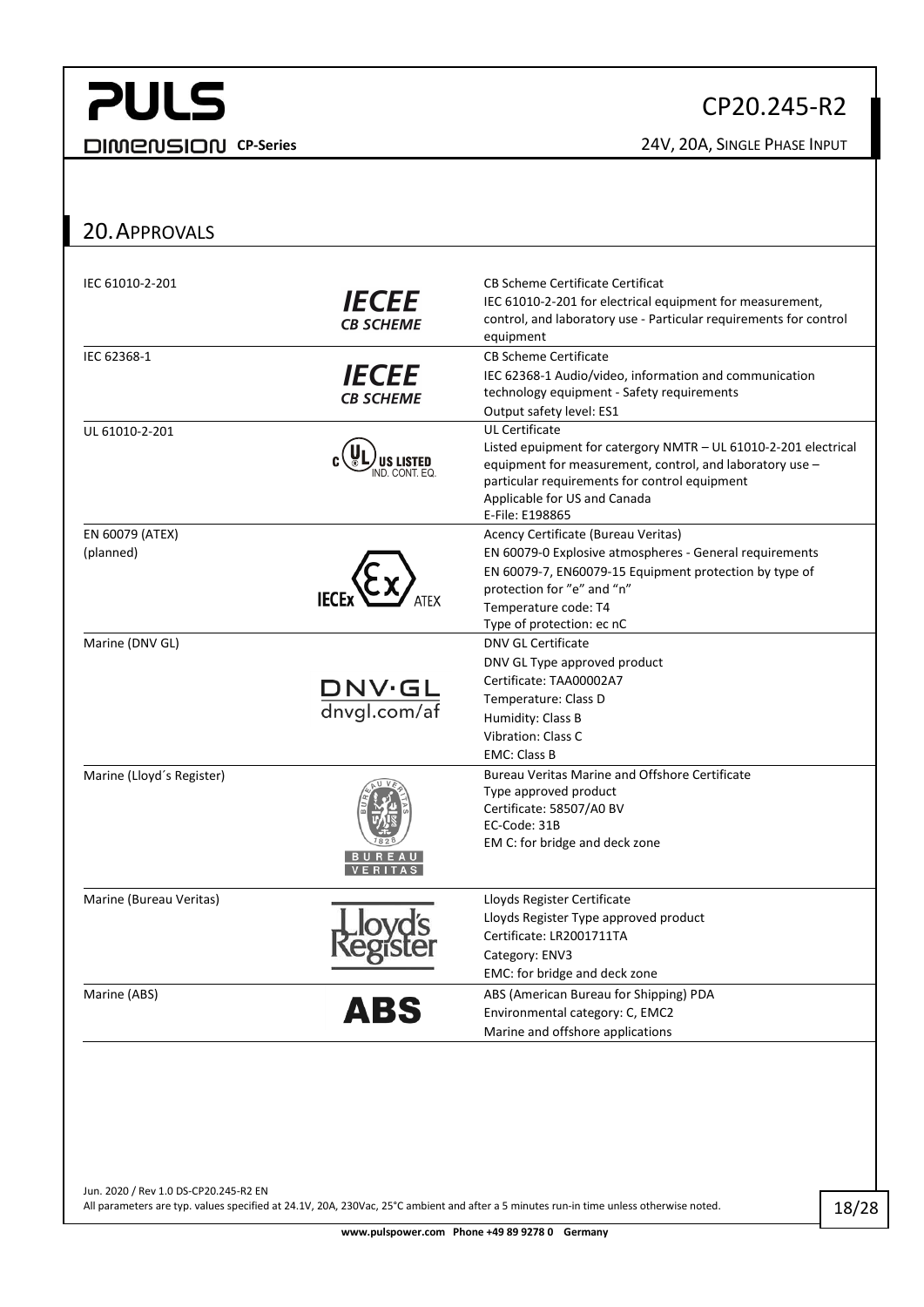#### CP20.245-R2

#### <span id="page-18-0"></span>21.ROHS, REACH AND OTHER FULFILLED STANDARDS

| CE                     | $\epsilon$   | EU Declaration of Conformity<br>Trade conformity assessment for Europe                                                                                          |
|------------------------|--------------|-----------------------------------------------------------------------------------------------------------------------------------------------------------------|
|                        |              | The CE mark indicates conformance with the European<br>- RoHS directive<br>- EMC directive,<br>- Low-voltage directive and the<br>- ATEX directive              |
| <b>REACH Directive</b> | <b>REACH</b> | Manufacturer's Statement<br>EU-Regulation regarding the Registration, Evaluation, Authorisation<br>and Restriction of Chemicals                                 |
| <b>WEEE Directive</b>  |              | Manufacturer's Statement<br>EU-Directive on Waste Electrical and Electronic Equipment                                                                           |
| RoHS (China RoHS 2)    |              | Manufacturer's Statement<br>Administrative Measures for the Restriction of the use of hazardous<br>substances in electrical and electronic products<br>25 years |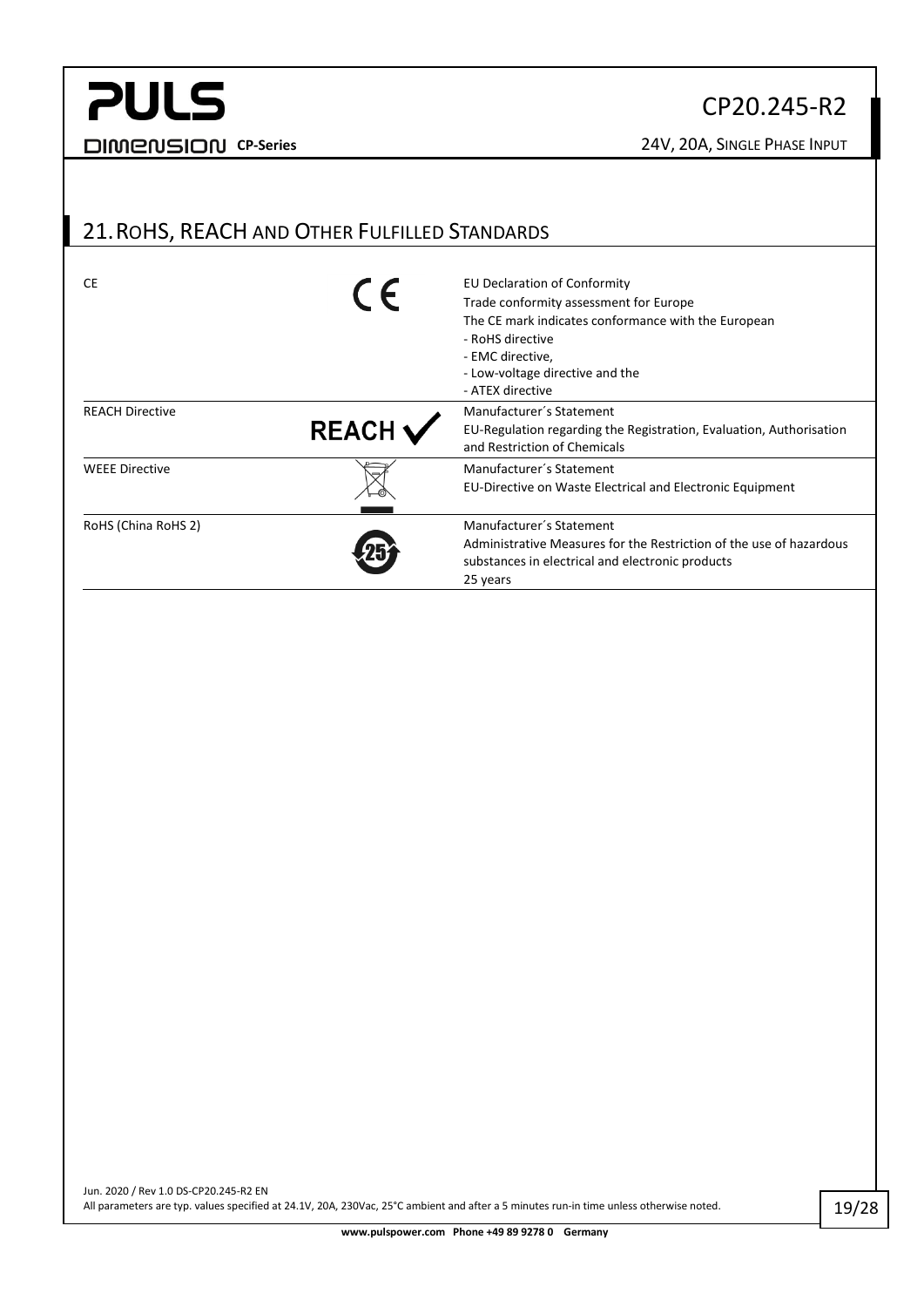#### CP20.245-R2

#### <span id="page-19-0"></span>22.PHYSICAL DIMENSIONS AND WEIGHT

| Width                   | 48mm 1.89"                                                                                              |
|-------------------------|---------------------------------------------------------------------------------------------------------|
| Height                  | 124mm 4.88" (without plug-connectors)                                                                   |
| Depth                   | 127mm 5.0" (without plug-connector)                                                                     |
|                         | The DIN-rail height must be added to the unit depth to calculate the total required installation depth. |
| DIN-Rail                | Use 35mm DIN-rails according to EN 60715 or EN 50022 with a height of 7.5 or 15mm.                      |
| Weight                  | 850g / 1.87lb                                                                                           |
| Housing material        | Body: Aluminium alloy                                                                                   |
|                         | Cover and mounting bracket: zinc-plated steel                                                           |
| Installation clearances | See chapter 2                                                                                           |



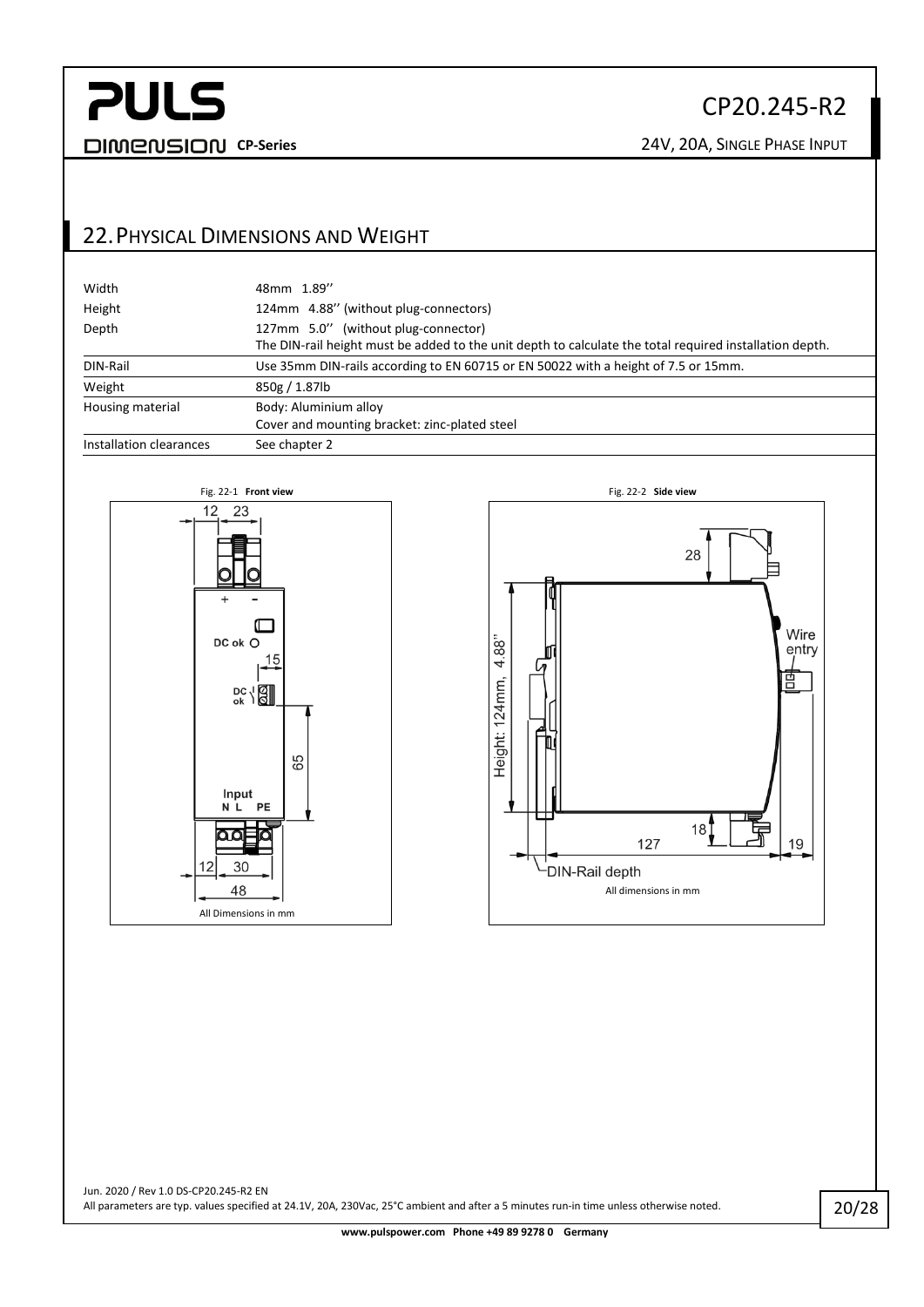#### <span id="page-20-1"></span><span id="page-20-0"></span>23.ACCESSORIES

#### 23.1. ZM10.WALL - WALL/PANEL MOUNT BRACKET

This bracket is used to mount the devices on a wall/panel without utilizing the DIN-Rail. The bracket can be mounted without detaching the DIN-rail brackets from the power supply. Product for illustration purpose only.

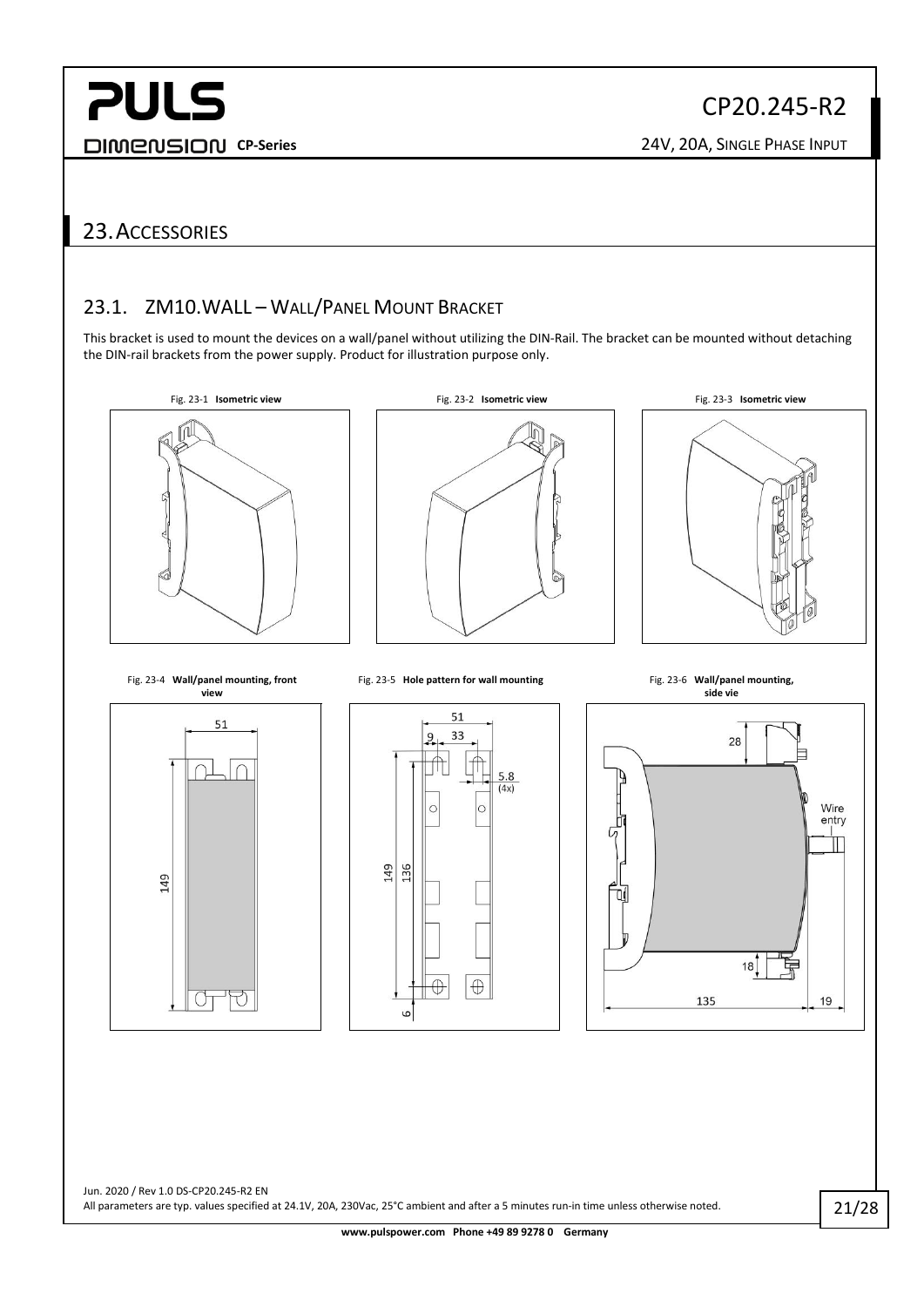#### <span id="page-21-1"></span><span id="page-21-0"></span>24.APPLICATION NOTES

#### 24.1. PEAK CURRENT CAPABILITY

The device has a power reserve of 20% included, which may even be used continuously at temperatures up to +45°C. Additionally, it can deliver about 3 times the nominal output current for 12ms which helps to trip fuses on faulty output branches or to start peak current demanding loads. Solenoids, contactors and pneumatic modules often have a steady state coil and a pick-up coil. The inrush current demand of the pick-up coil is several times higher than the steady-state current and usually exceeds the nominal output current (including the PowerBoost). The same situation applies when starting a capacitive load.

The following examples show typical voltage dips:





40A Peak load (resistive) for 50ms Output voltage dips from 24V to 16V.

<span id="page-21-2"></span>Please note: The DC-OK relay triggers when the voltage dips below 22Vdc for longer than 1ms.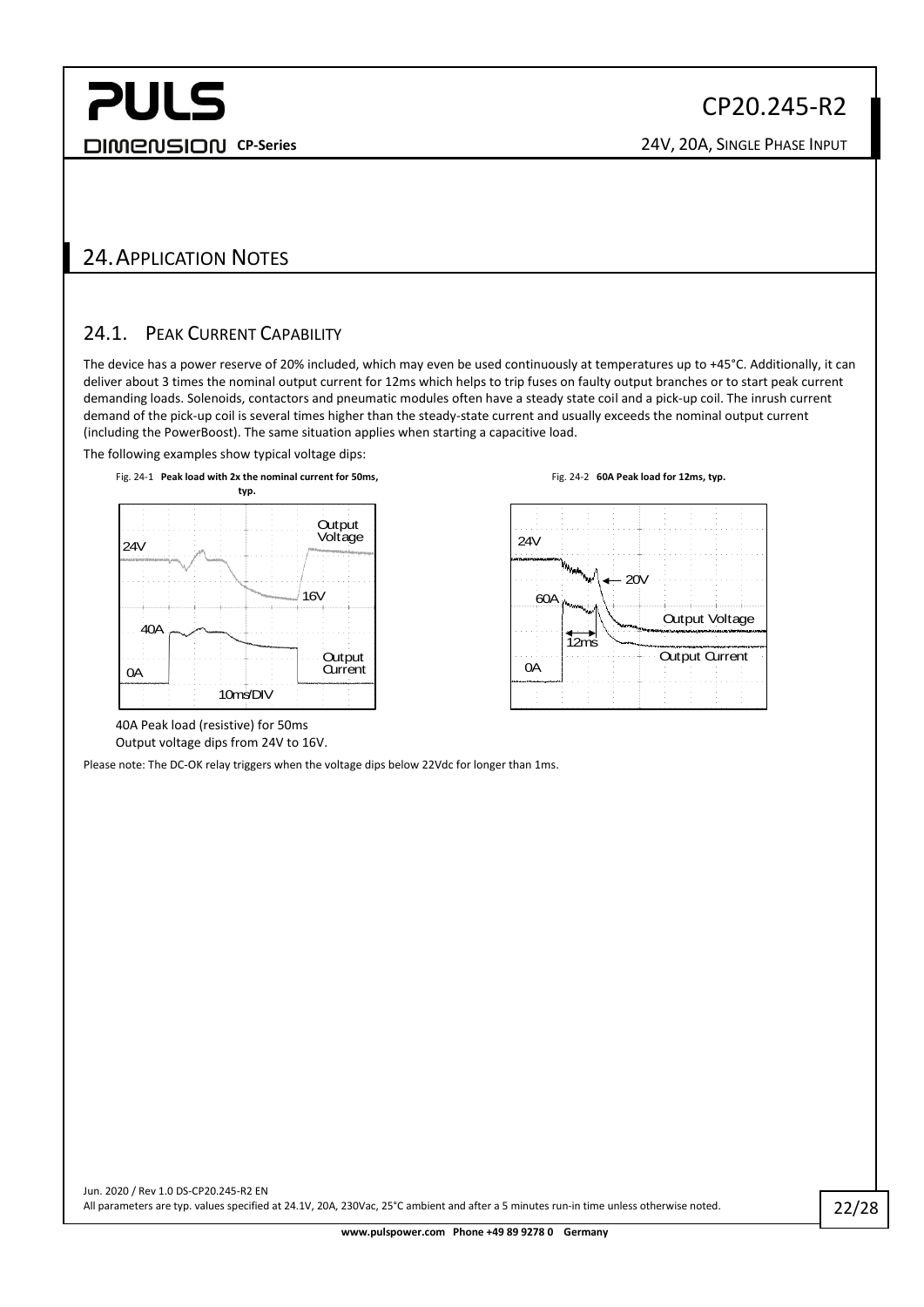#### CP20.245-R2

#### <span id="page-22-0"></span>24.2. ADJUSTMENT OF THE OUTPUT VOLTAGE

A voltage adjustment potentiometer can be found behind the flap on the front of the unit (see chapte[r 14\)](#page-12-0). However, it is not recommended to change the output voltage since load sharing between power supplies connected in parallel can only be achieved by a precise setting of the output voltage. This is the case with the factory settings.

Only trained personnel should operate the voltage adjustment potentiometer.

| Lower end of the specified adjustment range |      |                                                         |                                                                                                                                                                                                          |  |  |  |
|---------------------------------------------|------|---------------------------------------------------------|----------------------------------------------------------------------------------------------------------------------------------------------------------------------------------------------------------|--|--|--|
| Output voltage                              | min. | 24.0V                                                   | At 20A<br>Due to the soft output voltage regulation characteristic a<br>setting to 24.0V results to an output voltage of $23.8V^{\pm0.2\%}$ at<br>24A and 25.0V $\pm$ 0.2% at no load.<br>See Fig. 24-3. |  |  |  |
| Output current                              | min. | 24A                                                     | At $45^{\circ}$ C                                                                                                                                                                                        |  |  |  |
|                                             | min. | 20A                                                     | At $60^{\circ}$ C                                                                                                                                                                                        |  |  |  |
|                                             | min. | 15A                                                     | At $70^{\circ}$ C                                                                                                                                                                                        |  |  |  |
|                                             |      | Reduce output current linearly between +45°C and +70°C. |                                                                                                                                                                                                          |  |  |  |
| Upper end of the specified adjustment range |      |                                                         |                                                                                                                                                                                                          |  |  |  |
| Output voltage                              | min. | 28.0V                                                   | At 17.1A                                                                                                                                                                                                 |  |  |  |
|                                             |      |                                                         | Due to the soft output voltage regulation characteristic a<br>setting to 28.0V results to an output voltage of $27.7V^{\pm0.2\%}$ at<br>20.6A and $29.2V^{\pm0.2\%}$ at no load.<br>See Fig. 24-3.       |  |  |  |
| Output current                              | min. | 20.6A                                                   | At $45^{\circ}$ C                                                                                                                                                                                        |  |  |  |
|                                             | min. | 17.1A                                                   | At $60^{\circ}$ C                                                                                                                                                                                        |  |  |  |
|                                             | min. | 13.0A                                                   | At $70^{\circ}$ C                                                                                                                                                                                        |  |  |  |
|                                             |      | Reduce output current linearly between +45°C and +70°C. |                                                                                                                                                                                                          |  |  |  |

The maximum output voltage which can occur at the clockwise end position of the potentiometer due to tolerances is 30V. It is not a guaranteed value which can be achieved. The typical value is 29.5V.

Current values between 24 and 28V can be interpolated.

<span id="page-22-1"></span>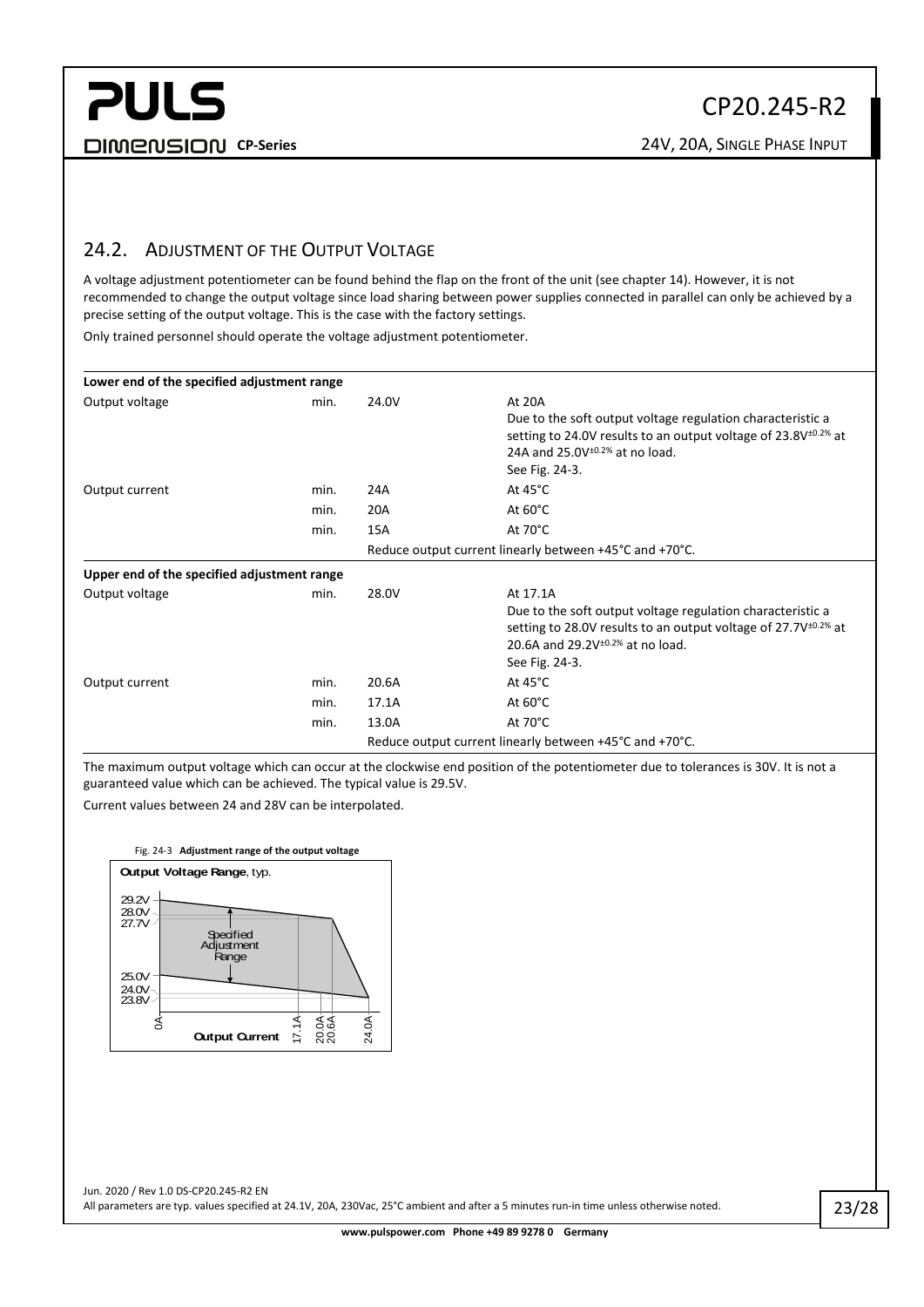#### CP20.245-R2

#### <span id="page-23-0"></span>24.3. BACK-FEEDING LOADS

Loads such as decelerating motors and inductors can feed voltage back to the power supply. This feature is also called return voltage immunity or resistance against Back- E.M.F. (Electro Magnetic Force).

This power supply is resistant and does not show malfunctioning when a load feeds back voltage to the power supply. It does not matter whether the power supply is on or off.

<span id="page-23-1"></span>The maximum allowed feed-back-voltage is 35Vdc.

#### 24.4. EXTERNAL INPUT PROTECTION

The unit is tested and approved for branch circuits up to 30A (UL) and 32A (IEC). An external protection is only required if the supplying branch has an ampacity greater than this. Check also local codes and local requirements. In some countries local regulations might apply.

If an external fuse is necessary or utilized, minimum requirements need to be considered to avoid nuisance tripping of the circuit breaker. A minimum value of 10A B- or C-Characteristic breaker should be used.

#### <span id="page-23-2"></span>24.5. OUTPUT CIRCUIT BREAKERS

Standard miniature circuit breakers (MCB's or UL 1077 circuit breakers) are commonly used for AC-supply systems and may also be used on 24V branches.

MCB's are designed to protect wires and circuits. If the ampere value and the characteristics of the MCB are adapted to the wire size that is used, the wiring is considered as thermally safe regardless of whether the MCB opens or not.

To avoid voltage dips and under-voltage situations in adjacent 24V branches which are supplied by the same source, a fast (magnetic) tripping of the MCB is desired. A quick shutdown within 10ms is necessary corresponding roughly to the ride-through time of PLC's. This requires power supplies with high current reserves and large output capacitors. Furthermore, the impedance of the faulty branch must be sufficiently small in order for the current to actually flow. The best current reserve in the power supply does not help if Ohm's law does not permit current flow. The following table has typical test results showing which B- and C-Characteristic MCBs magnetically trip depending on the wire cross section and wire length.



#### Fig. 24-4 **Test circuit** Maximal wire length\*) for a fast (magnetic) tripping:

|              | $0.75$ mm <sup>2</sup> | $1.0$ mm <sup>2</sup> | $1.5$ mm <sup>2</sup> | $2.5$ mm <sup>2</sup> |
|--------------|------------------------|-----------------------|-----------------------|-----------------------|
| $C-2A$       | 34 <sub>m</sub>        | 45m                   | 64 <sub>m</sub>       | 101m                  |
| $C-3A$       | 27m                    | 36 <sub>m</sub>       | 52m                   | 79 <sub>m</sub>       |
| $C-4A$       | 19 <sub>m</sub>        | 26 <sub>m</sub>       | 35 <sub>m</sub>       | 56 <sub>m</sub>       |
| $C-6A$       | 9m                     | 12 <sub>m</sub>       | 16 <sub>m</sub>       | 23m                   |
| $C-8A$       | 4m                     | 8m                    | 12 <sub>m</sub>       | 18m                   |
| $C-10A$      | 4m                     | 6m                    | 9 <sub>m</sub>        | 15 <sub>m</sub>       |
| $C-13A$      | 2m                     | 3m                    | 4m                    | 5m                    |
| <b>B-6A</b>  | 23m                    | 30 <sub>m</sub>       | 38m                   | 67 <sub>m</sub>       |
| <b>B-10A</b> | 11 <sub>m</sub>        | 14m                   | 21 <sub>m</sub>       | 32 <sub>m</sub>       |
| <b>B-13A</b> | 7m                     | 12 <sub>m</sub>       | 17 <sub>m</sub>       | 23m                   |
| <b>B-16A</b> | 4m                     | 6m                    | 8m                    | 11 <sub>m</sub>       |
| <b>B-20A</b> | 1 <sub>m</sub>         | 1 <sub>m</sub>        | 2m                    | 4 <sub>m</sub>        |

\*) Don't forget to consider twice the distance to the load (or cable length) when calculating the total wire length (+ and – wire).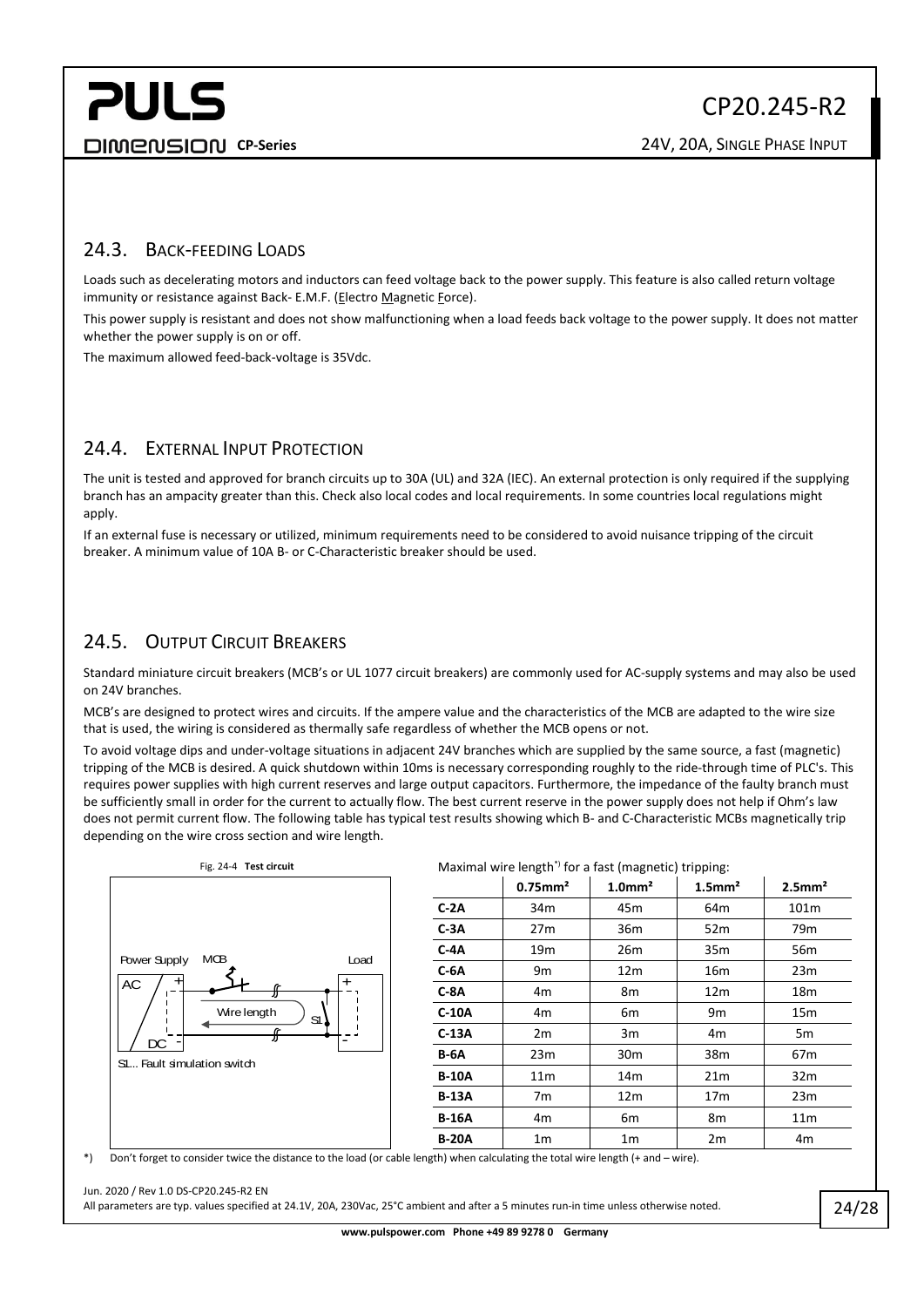#### CP20.245-R2

**CP-Series** 24V, 20A, SINGLE PHASE INPUT

#### <span id="page-24-0"></span>24.6. SERIES OPERATION

Power supplies of the same type can be connected in series for higher output voltages. It is possible to connect as many units in series as needed, providing the sum of the output voltage does not exceed 150Vdc. Voltages with a potential above 60Vdc are not SELV anymore and can be dangerous. Such voltages must be installed with a protection against touching. **Unit A** Input

Avoid return voltage (e.g. from a decelerating motor or battery) which is applied to the output terminals.

Keep an installation clearance of 15mm (left / right) between two power supplies and avoid installing the power supplies on top of each other. Do not use power supplies in series in mounting orientations other than the standard mounting orientation (input terminals on bottom of the unit).

Pay attention that leakage current, EMI, inrush current, harmonics will increase when using multiple power supplies.

<span id="page-24-1"></span>

Power supplies can be paralleled to increase the output power. For redundancy applications one extra power supply is always needed for sufficient output current in case one unit fails.

The unit is permanently set to "parallel use" mode in order to achieve load sharing between power supplies connected in parallel. The "Parallel use" mode regulates the output voltage in such a manner that the voltage at no load is approx. 4% higher than at nominal load. See also chapte[r 6.](#page-5-0)

Energize all units at the same time to avoid the overload Hiccup*PLUS* mode. It also might be necessary to cycle the input power (turn-off for at least five seconds), if the output was in Hiccup*PLUS* mode due to overload or short circuits and the required output current is higher than the current of one unit.

Keep an installation clearance of 15mm (left / right) between two power supplies and avoid installing the power supplies on top of each other.

Do not use power supplies in parallel in mounting orientations other than the standard mounting orientation (input terminals on bottom of the unit) or in any other condition where a derating of the output current is required (e.g. altitude).

Pay attention that leakage current, EMI, inrush current, harmonics will increase when using multiple power supplies.

Do not load paralleled power supplies with higher currents as shown in the following diagrams:

<span id="page-24-2"></span>

<span id="page-24-3"></span>





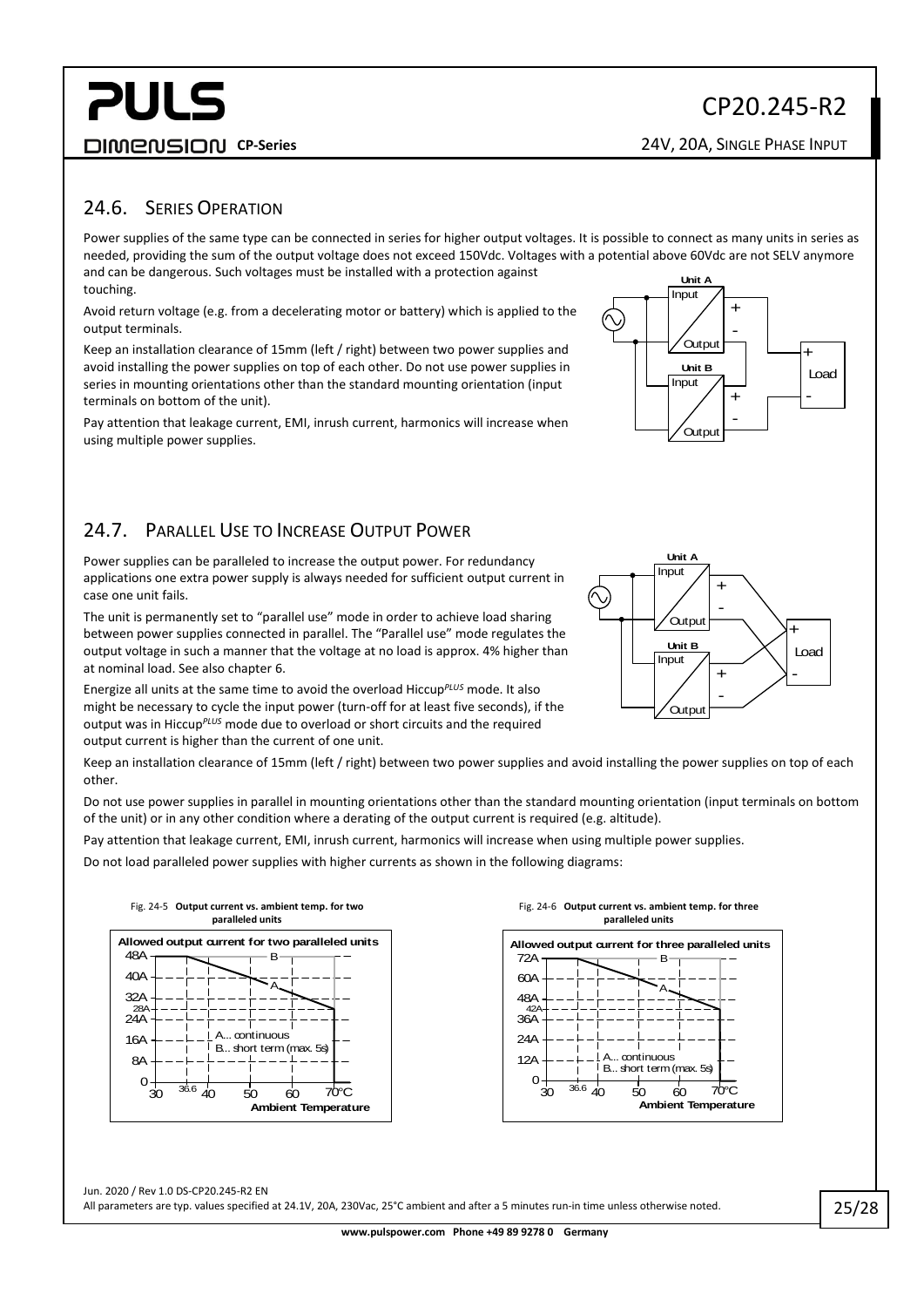#### <span id="page-25-0"></span>24.8. PARALLEL USE FOR REDUNDANCY

Power supplies can be paralleled for redundancy to gain higher system availability. The unit is already equipped with a MOSFET as decoupling device on the output to avoid, that a defective unit becomes a load for the other power supplies and the output voltage can not be maintained any more.

Recommendations for building redundant power systems:

- a) Use separate input fuses for each power supply.
- b) Monitor the individual power supply units. Therefore, use the built-in DC-OK relay contact of the power supply.



#### Fig. 24-7 **Wiring diagram, 1+1 Redundancy for 20A output current**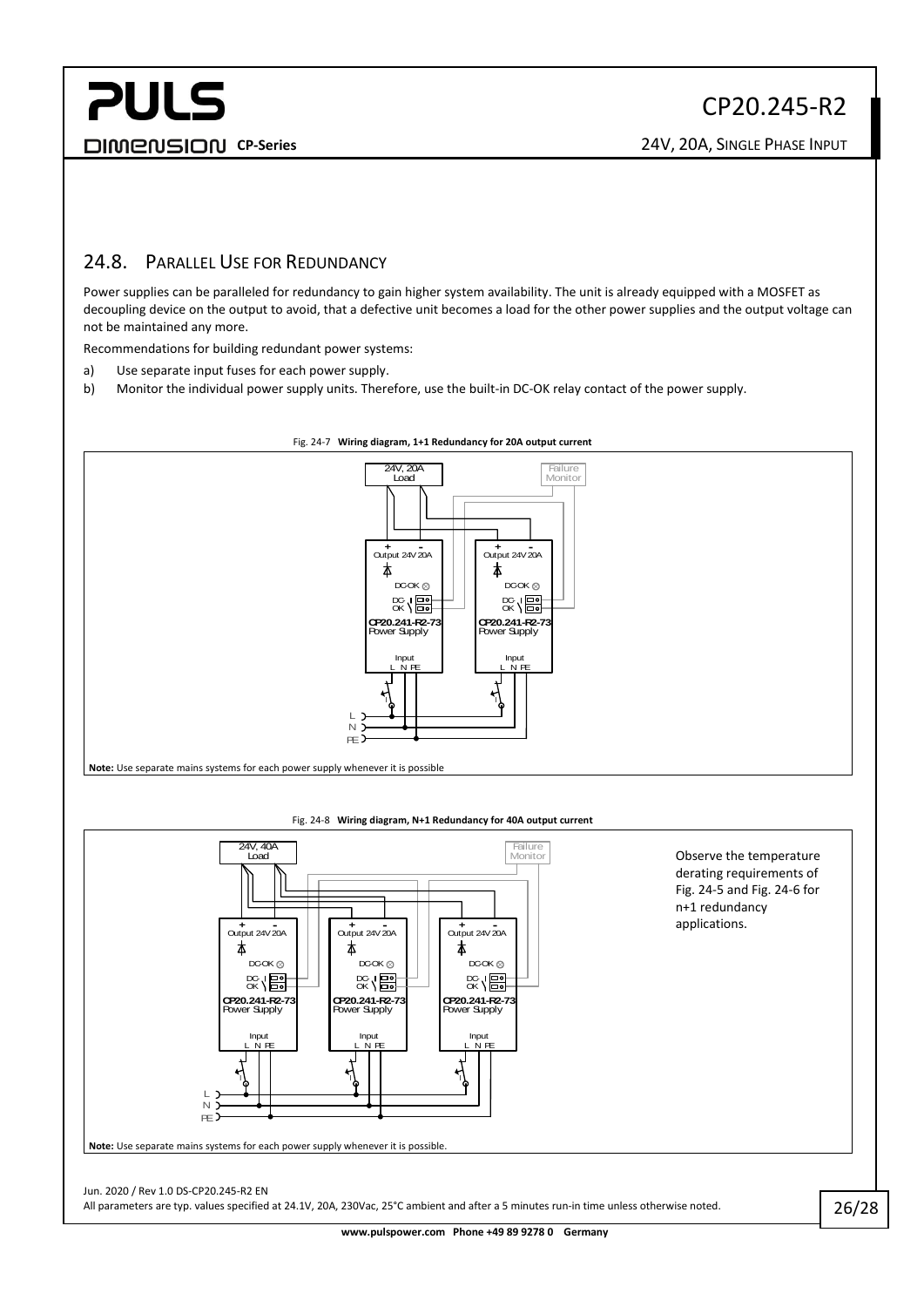#### CP20.245-R2

#### <span id="page-26-0"></span>24.9. INDUCTIVE AND CAPACITIVE LOADS

The unit is designed to supply any kind of loads, including capacitive and inductive loads. If extreme large capacitors, such as EDLCs (electric double layer capacitors or "UltraCaps") with a capacitance > 1F are connected to the output, the unit might charge the capacitor in the Hiccup*PLUS*® mode (see chapte[r 6\)](#page-5-0).

#### <span id="page-26-1"></span>24.10. OPERATION ON TWO PHASES

The power supply can also be used on two-phases of a three-phase-system. Such a phase-to-phase connection is allowed as long as the supplying voltage is below 240V+10%.



#### <span id="page-26-2"></span>24.11. USE IN A TIGHTLY SEALED ENCLOSURE

When the power supply is installed in a tightly sealed enclosure, the temperature inside the enclosure will be higher than outside. In such situations, the inside temperature defines the ambient temperature for the power supply.

The following measurement results can be used as a reference to estimate the temperature rise inside the enclosure.

The power supply is placed in the middle of the box, no other heat producing items are inside the box

Enclosure: Rittal Typ IP66 Box PK 9519 100, plastic, 180x180x165mm Load: 24V, 16A; (=80%) load is placed outside the box Input: 230Vac Temperature inside enclosure: 51.9°C (in the middle of the right side of the power supply with a distance of 2cm) Temperature outside enclosure: 25.6°C Temperature rise: 26.3K